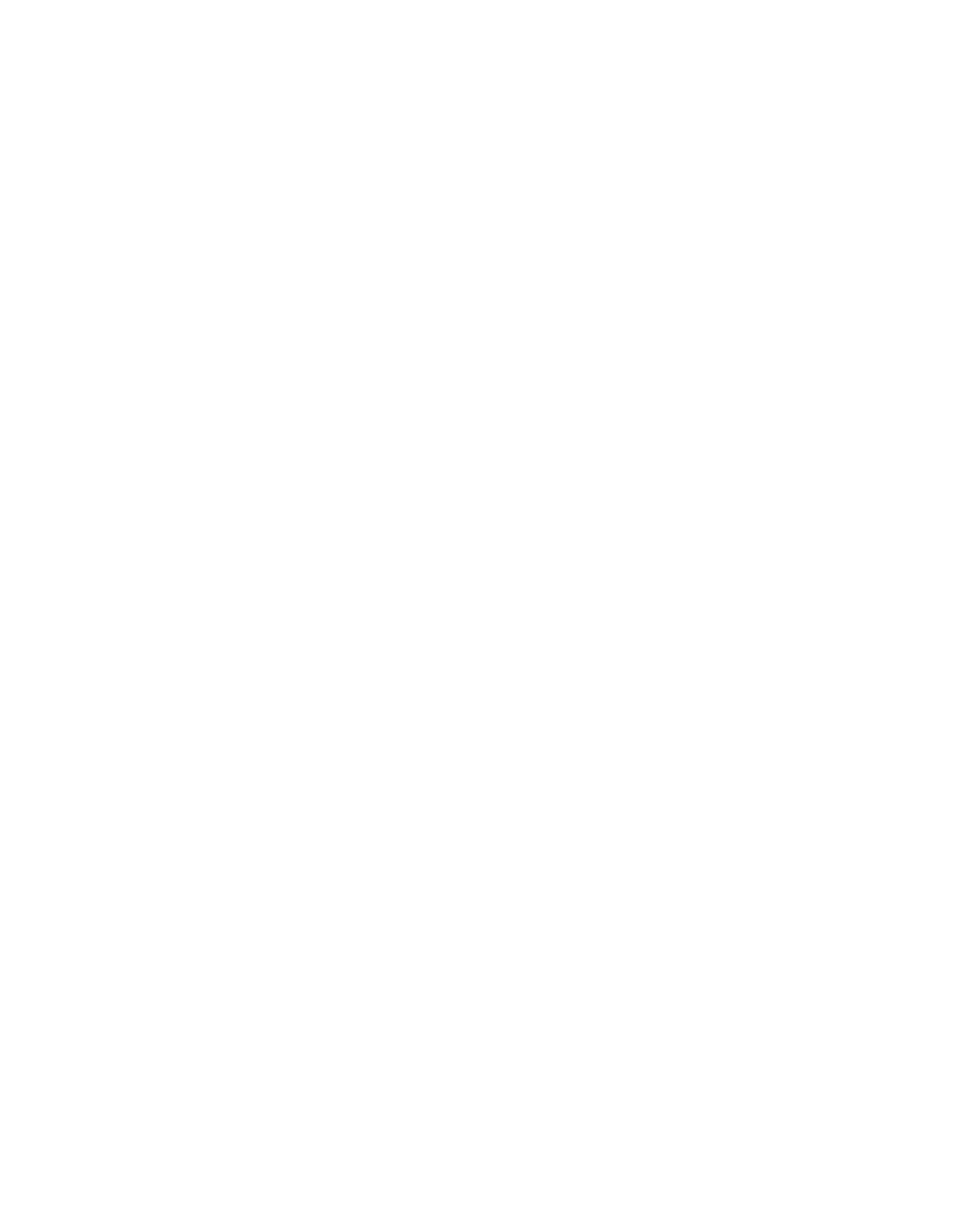## Convolution algebras for Heckman-Opdam polynomials derived from compact Grassmannians

Heiko Remling and Margit Rösler Institut für Mathematik, TU Clausthal Erzstr. 1 D-38678 Clausthal-Zellerfeld, Germany roesler@math.tu-clausthal.de

Abstract: We study convolution algebras associated with Heckman-Opdam polynomials. For root systems of type  $BC$  we derive three continuous classes of positive convolution algebras (hypergroups) by interpolating the double coset convolution structures of compact Grassmannians  $U/K$  with fixed rank over the real, complex or quaternionic numbers. These convolution algebras are linked to explicit positive product formulas for Heckman-Opdam polynomials of type BC, which occur for certain discrete multiplicities as the spherical functions of  $U/K$ . These results complement those of a recent paper by the second author for the noncompact case.

Key words: Heckman-Opdam polynomials, Grassmann manifolds, product formula, hypergroup convolution. AMS subject classification (2000): 33C52, 53C35, 43A62, 33C80.

#### 1 Introduction

In the theory of multivariable hypergeometric functions and polynomials of Heckman, Cherednik and Opdam, the existence of product formulas and positive convolution algebras is in general unsolved. In [18], three continuous series of positive convolution algebras having Heckman-Opdam hypergeometric functions as multiplicative functions were obtained by interpolating geometric cases in an explicit way, namely the product formulas for the spherical functions of non-compact Grassmannians. In these cases, a full picture of harmonic analysis for the hypergeometric transform could thus be obtained. The present paper extends these results to the dual situation related to compact Grassmannians and convolution algebras for three continuous series of Heckman-Opdam Jacobi polynomials of type BC.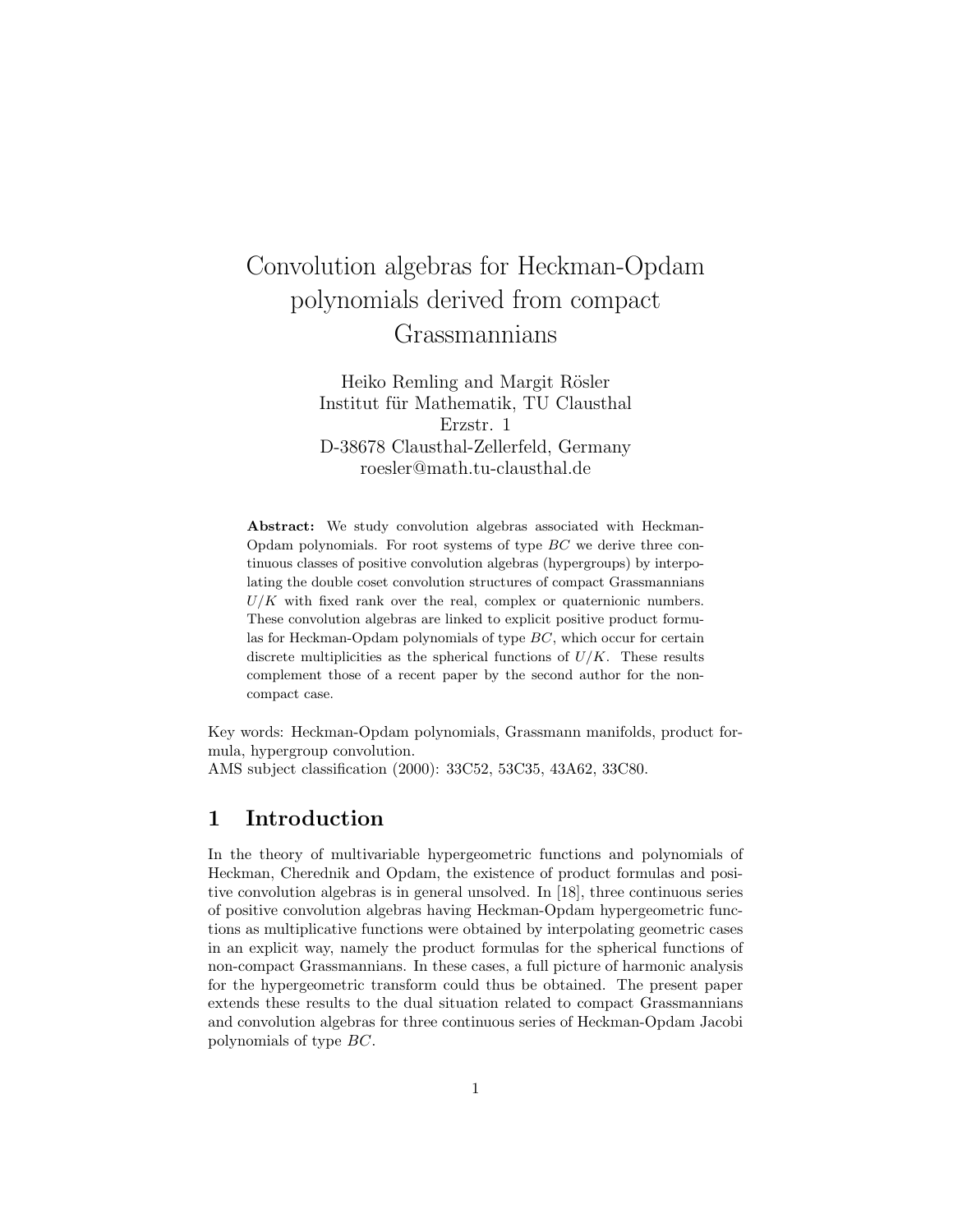To be specific, we consider the compact Grassmann manifolds  $U/K$  where  $U = SO(p+q)$ ,  $SU(p+q)$  or  $Sp(p+q)$  and  $K = SO(p) \times SO(q)$ ,  $S(U(p) \times U(q))$ or  $Sp(p) \times Sp(q)$ , respectively. These are dual to the noncompact Grassmannians studied in [18]. Following the procedure in loc.cit., we write down the product formula for their spherical functions in a way which allows analytic continuation with respect to the dimension parameter  $p$ , the rank  $q$  being fixed. The spherical functions are Heckman-Opdam Jacobi polynomials of type BC with certain discrete multiplicities, and our continuation gives an explicit product formula for an interpolated continuous range of multiplicities. This formula in part generalizes Koornwinder's product formula for Jacobi polynomials [12] to higher rank. Naturally, it is similar to the non-compact case, but direct analytic continuation from the non-compact to the compact case seems to be not feasible.

The compact case is easier in some respect (identifying the dual space for instance), but also needs some special care when studying the geometric background. We obtain commutative hypergroup algebras on the fundamental alcove of the associated affine reflection group, with the associated Heckman-Opdam Jacobi polynomials as characters.

The organisation of this paper is as follows: In Section 2 we recall some basics of trigonometric Dunkl theory. Section 3 is a short summary of the necessary background from the theory of symmetric spaces. After this we start in Section 4 with the compact Grassmannians  $U/K$ , identify their spherical functions with Jacobi polynomials, and use a  $KAK$ -type decomposition to make their product formula explicit. Following the idea of [18], this product formula is then analytically continued. Section 5 contains a review of the rank one case, and in Section 6, the related hypergroup structures on the fundamental alcove are studied.

#### 2 Fundamentals of Trigonometric Dunkl Theory

This section is a short review of the fundamentals of trigonometric Dunkl theory which will be needed in this article. For details, we refer to the work of Heckman and Opdam ([6], [15], [16]).

Let  $\alpha$  be a q-dimensional Euclidean space with inner product  $\langle \cdot, \cdot \rangle$ , which is extended to a complex bilinear form on the complexification  $\mathfrak{a}_{\mathbb{C}}$  of  $\mathfrak{a}$ . We identify **a** with its dual space  $\mathfrak{a}^* = \text{Hom}(\mathfrak{a}, \mathbb{R})$  via the given inner product. Let  $\Sigma \subset \mathfrak{a}$  be a (not necessarily reduced) root system. For  $\alpha \in \Sigma$  we write  $\alpha^{\vee} := 2\alpha/\langle \alpha, \alpha \rangle$ for the coroot of  $\alpha$  and denote by  $s_{\alpha}(x) = x - \langle \alpha^{\vee}, x \rangle \alpha$  the reflection in the hyperplane  $H_{\alpha}$  perpendicular to  $\alpha$ .

The reflections  $\{s_\alpha : \alpha \in \Sigma\}$  generate the Weyl group  $W = W(\Sigma)$ . We define the root lattice  $Q := \mathbb{Z} \Sigma$  and the coroot lattice  $Q^{\vee} = \mathbb{Z} \Sigma^{\vee}$ . Further, we fix some positive subsystem  $\Sigma^+$  of  $\Sigma$ , as well as a basis  $\{\alpha_1, \dots \alpha_q\} \subset \Sigma^+$ of simple roots. An element  $\lambda \in \mathfrak{a}$  is called (strictly) dominant, if  $\langle \lambda, \alpha_i \rangle \geq 0$ (respectively > 0) for all  $i = 1, ..., q$ . We write  $\mathfrak{a}^+ := \{ \lambda \in \mathfrak{a} : \langle \lambda, \alpha^\vee \rangle >$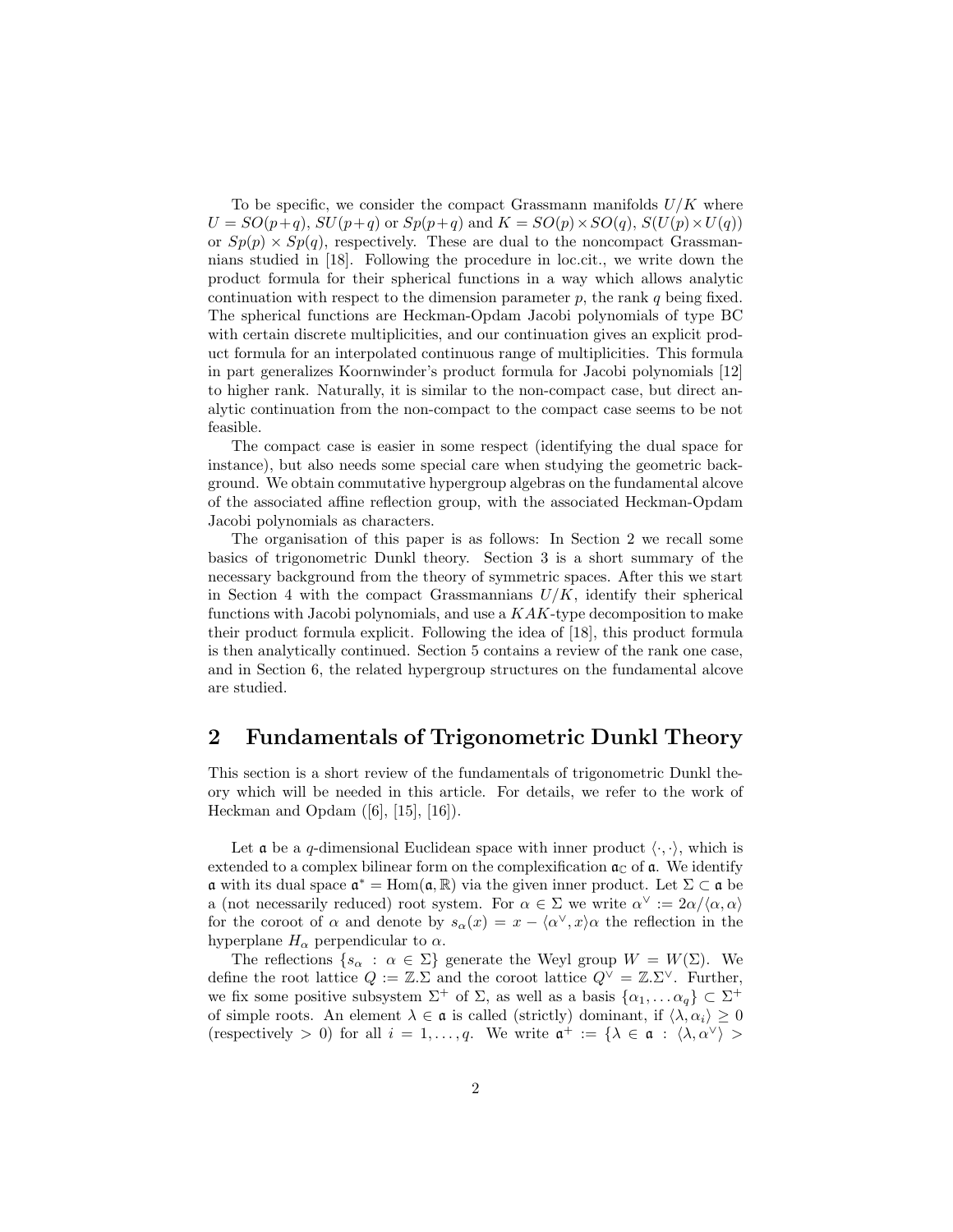$0 \forall \alpha \in \Sigma^+$ } for the Weyl chamber of strictly dominant elements.

For  $\alpha \in \Sigma$  and  $\lambda \in \mathfrak{a}_{\mathbb{C}}$  let

$$
\lambda_{\alpha} := \frac{\langle \lambda, \alpha \rangle}{\langle \alpha, \alpha \rangle}.
$$

The weight lattice is given by

$$
\Lambda := \{ \lambda \in \mathfrak{a} \, : \, \lambda_{\alpha} \in \mathbb{Z} \text{ for all } \alpha \in \Sigma \}
$$

and the set

$$
\Lambda^+ := \{ \lambda \in \mathfrak{a} \, : \, \lambda_\alpha \in \mathbb{Z}^+ \text{ for all } \alpha \in \Sigma^+ \}
$$

is called the lattice of dominant weights. Here we use the notation  $\mathbb{Z}^+ :=$  $\{0, 1, 2, \ldots\}$ . The positive root lattice  $Q^+ = \mathbb{Z}^+ \cdot \Sigma^+$  defines a partial ordering  $\preceq$  on  $a$ :

$$
\mu \preceq \lambda \iff \lambda - \mu \in Q^+.
$$

This ordering is called the dominance ordering.

**2.1 Lemma.** Let  $\gamma \in \overline{\mathfrak{a}^+}$  be dominant. Then  $w\gamma \preceq \gamma$  for all  $w \in W$ .

Proof. Lemma 10.3B in [10].

 $\Box$ 

 $\Box$ 

**2.2 Lemma.** Let  $\lambda, \mu \in \Lambda^+$  be dominant weights with  $\mu \leq \lambda$ . Then  $|\mu| \leq |\lambda|$ .

*Proof.* Let  $\lambda, \mu \in \Lambda^+$  with  $\mu \leq \lambda$ . Then  $\lambda + \mu$  is also dominant and  $\lambda - \mu$  is a sum of positive roots. Therefore

$$
0 \le \langle \lambda + \mu, \lambda - \mu \rangle = |\lambda|^2 - |\mu|^2.
$$

A multiplicity function is a W-invariant map  $m : \Sigma \to \mathbb{C}, \alpha \mapsto m_\alpha$ . We denote the set of multiplicity functions by  $M$ . In this article we only consider non-negative multiplicities, i.e.  $m_{\alpha} \geq 0$  for all  $\alpha \in \Sigma$ . Define

$$
\rho = \rho(m) := \frac{1}{2} \sum_{\alpha \in \Sigma^{+}} m_{\alpha} \alpha.
$$
\n(2.1)

**2.3 Definition.** Let  $\xi \in \mathfrak{a}$  and  $m \in \mathcal{M}$ . The *Dunkl-Cherednik operator* associated with  $\Sigma$  and m is given by

$$
T_{\xi} = T(\xi, m) := \partial_{\xi} + \sum_{\alpha \in \Sigma^{+}} m_{\alpha} \langle \alpha, \xi \rangle \frac{1}{1 - e^{-2\alpha}} (1 - s_{\alpha}) - \langle \rho, \xi \rangle,
$$

where  $\partial_{\xi}$  is the usual directional derivative and  $e^{\lambda}(\xi) := e^{\langle \lambda, \xi \rangle}$  for  $\lambda, \xi \in \mathfrak{a}_{\mathbb{C}}$ .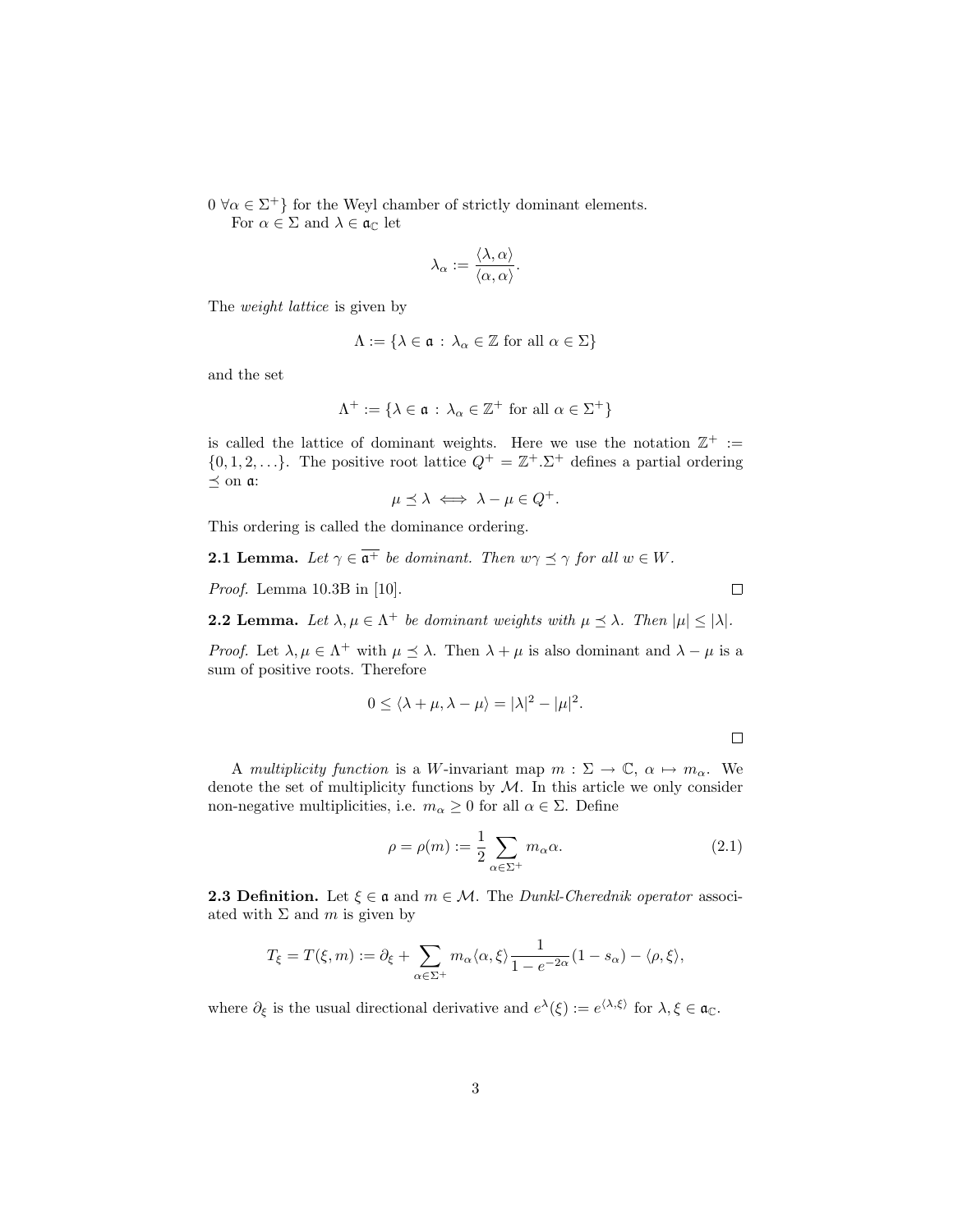2.4 Remark. Heckman and Opdam use a slightly different notation. They consider a root system  $R$  with multiplicity  $k$ , which is connected to our notation via

$$
R = 2\Sigma, \quad k_{2\alpha} = \frac{1}{2}m_{\alpha}.
$$

Note that this implies further differences. Our notation comes from the theory of symmetric spaces.

For fixed multiplicity m, the operators  $T_{\xi}$ ,  $\xi \in \mathfrak{a}_{\mathbb{C}}$  commute. Therefore the assignment  $\xi \mapsto T(\xi, m)$  uniquely extends to a homomorphism on the symmetric algebra  $S(\mathfrak{a}_{\mathbb{C}})$  over  $\mathfrak{a}_{\mathbb{C}}$ , which may be identified with the algebra of complex polynomials on  $\mathfrak{a}_{\mathbb{C}}$ . Let  $T(p,m)$  be the operator which corresponds in this way to  $p \in S(\mathfrak{a}_{\mathbb{C}})$ . If  $p \in S(\mathfrak{a}_{\mathbb{C}})^W$ , the subspace of W-invariant polynomials on  $\mathfrak{a}_{\mathbb{C}}$ , then  $T(p, m)$  acts as a differential operator on the space of W-invariant analytic functions on a.

Fix a spectral parameter  $\lambda \in \mathfrak{a}_{\mathbb{C}}$ . Then according to fundamental results of Heckman and Opdam (see [6]), the so-called hypergeometric system

$$
T(p,m)\varphi = p(\lambda)\varphi
$$
 for all  $p \in S(\mathfrak{a}_{\mathbb{C}})^W$ 

has a unique W-invariant solution  $\varphi = F_{\lambda}(m; \cdot) = F(\lambda, m; \cdot)$  which is analytic on **a** and satisfies  $F_{\lambda}(m; 0) = 1$ . Moreover, there is a W-invariant tubular neighborhood U of  $\mathfrak a$  in  $\mathfrak a_{\mathbb C}$  such that F extends to a (single-valued) holomorphic function  $F: \mathfrak{a}_{\mathbb{C}} \times \mathcal{M}^{\text{reg}} \times U \to \mathbb{C}$ . The function  $F(\lambda, m; x)$  is W-invariant in both  $λ$  and x. It is called the *hypergeometric function* associated with Σ. For certain spectral parameters  $\lambda$ , the functions  $F_{\lambda}$  are actually trigonometric polynomials, the so-called Heckman-Opdam polynomials. In order to make this precise, we need some more notation.

Let  $\mathcal{T} := \text{lin}\{e^{i\lambda} : \lambda \in \Lambda\}$  be the space of trigonometric polynomials associated with Λ. Trigonometric polynomials are  $\pi Q^{\vee}$ -periodic, and  $T_{\xi} \mathcal{T} \subset \mathcal{T}$ . Consider the torus  $T = \mathfrak{a}/\pi Q^{\vee}$  with the W-invariant weight function

$$
w_m := \prod_{\alpha \in \Sigma^+} \left| e^{i\alpha} - e^{-i\alpha} \right|^{m_\alpha} . \tag{2.2}
$$

Let

$$
M_{\lambda} := \sum_{\mu \in W.\lambda} e^{i\mu}, \quad \lambda \in \Lambda^+
$$

denote the W-invariant orbit sums. They form a basis of the space of  $W$ invariant trigonometric polynomials  $\mathcal{T}^W$ . For  $\lambda \in \Lambda^+$  the *(Heckman-Opdam)* Jacobi polynomials associated with  $\Sigma$  are now defined by

$$
P_{\lambda} = P_{\lambda}(m; \cdot) := \sum_{\mu \in \Lambda^+, \mu \preceq \lambda} c_{\lambda \mu}(m) M_{\mu}
$$

where the coefficients  $c_{\lambda\mu}(m)$  are uniquely determined by the conditions (i)  $c_{\lambda\lambda}(m)=1$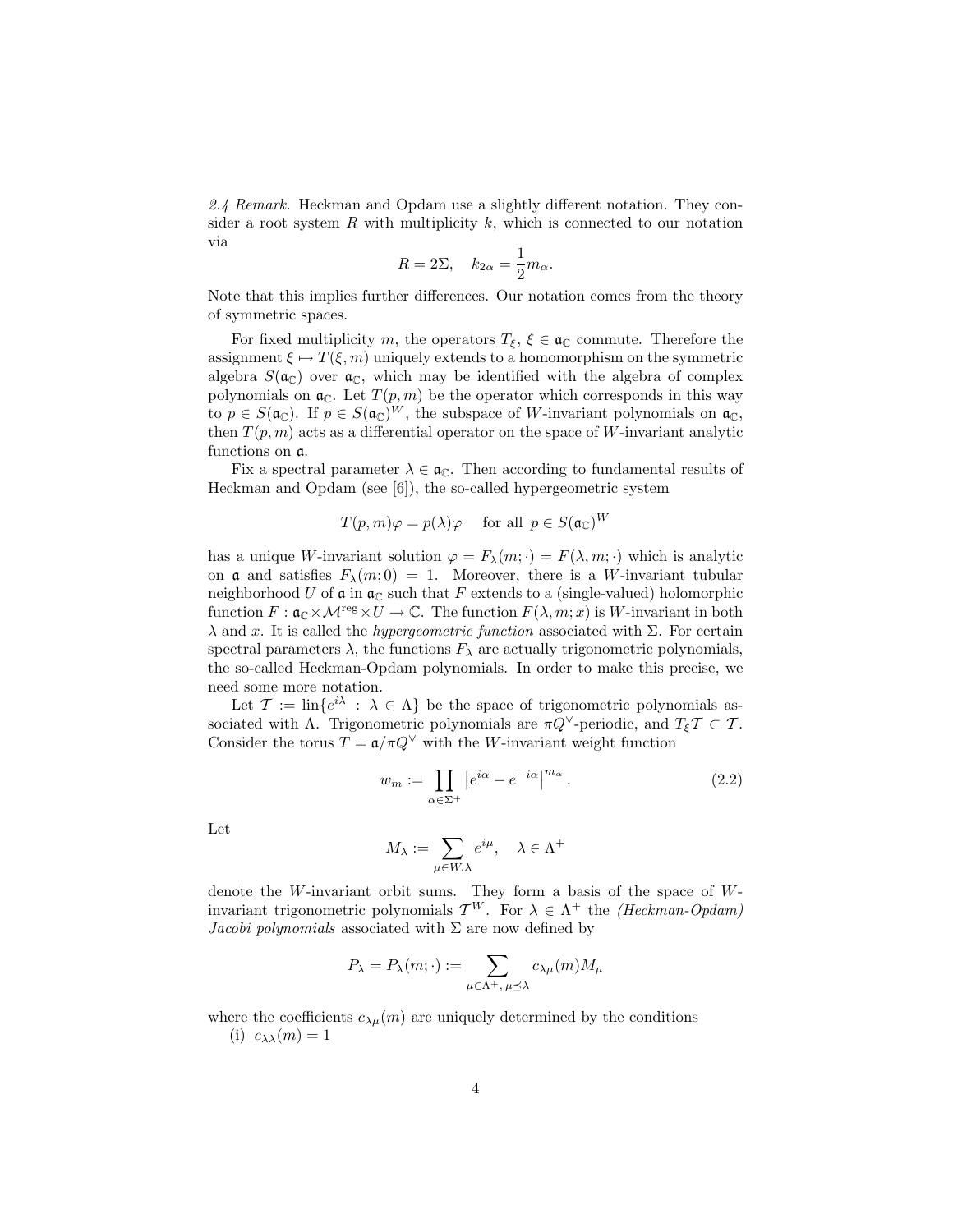(ii)  $P_{\lambda}$  is orthogonal to  $M_{\mu}$  in  $L^2(T; w_m)$  for all  $\mu \in \Lambda^+$  with  $\mu \prec \lambda$ .

The Jacobi polynomials  $P_{\lambda}$  form an orthogonal basis of  $L^2(T, w_m)^W$ , the subspace of W-invariant elements from  $L^2(T, w_m)$ .

2.5 Remark. Notice that our notation slightly differs from that of Heckman and Opdam (e.g.  $[6]$ ,  $[16]$ ), namely by a factor i in the spectral variable. This choice of notation will be more convenient for our purposes.

The connection between the Jacobi polynomials and the hypergeometric function is as follows:

**2.6 Lemma.** (See [6]) For all  $x \in \mathfrak{a}_{\mathbb{C}}$  and  $\lambda \in \Lambda^+$ ,

$$
F_{\lambda+\rho}(m;ix) = c(\lambda+\rho,m)P_{\lambda}(m;x),
$$

where the c-function  $c(\lambda + \rho, m) = P_{\lambda}(m, 0)^{-1}$  is given by

$$
c(\lambda + \rho, m) = \prod_{\alpha \in \Sigma^+} \frac{\Gamma(\lambda_\alpha + \rho_\alpha + \frac{1}{4}m_{\alpha/2})\Gamma(\rho_\alpha + \frac{1}{4}m_{\alpha/2} + \frac{1}{2}m_\alpha)}{\Gamma(\lambda_\alpha + \rho_\alpha + \frac{1}{4}m_{\alpha/2} + \frac{1}{2}m_\alpha)\Gamma(\rho_\alpha + \frac{1}{4}m_{\alpha/2})}.
$$

We shall work with a renormalized version of the Jacobi polynomials, defined by

$$
R_{\lambda}(x) := R_{\lambda}(m; x) := c(\lambda + \rho, m) P_{\lambda}(m; x).
$$
 (2.3)

They satisfy  $R_\lambda(0) = 1$ .

Let us identify **a** with  $\mathbb{R}^q$ . Dividing the torus  $T = \mathfrak{a}/\pi Q^\vee$  by the action of the Weyl group W gives the fundamental alcove  $\overline{A_0} = \{x \in \mathbb{R}^q : \frac{\pi}{2} \geq x_1 \geq x_2 \geq x_3\}$  $\ldots \geq x_q \geq 0$ . We may consider the *W*-invariant trigonometric polynomials  $\mathcal{T}^W$  as functions on the fundamental alcove  $\overline{A_0}$ . The Jacobi polynomials  $R_\lambda$  are orthogonal with respect to the inner product

$$
\langle f, g \rangle_m = \int_{\overline{A_0}} f(x) \overline{g(x)} w_m(x) \, dx,
$$

but they are not orthonormal. We put

$$
r_{\lambda} := \frac{1}{\|R_{\lambda}\|_{m}^{2}}.\tag{2.4}
$$

### 3 Compact symmetric spaces and their spherical functions

In this section we recall some basics from the theory of symmetric spaces. Standard references are the books of Helgason [7] and [8].

Let  $U$  be a compact semisimple and connected Lie group with Lie algebra u. Let K be a closed subgroup such that  $M := U/K$  is connected and there exists an involutive automorphism  $\theta: U \to U$  with  $U_0^{\theta} = K$ . Here  $U^{\theta} = \{u \in$  $U: \theta(u) = u$  and  $U_0^{\theta}$  denotes the identity component of  $U^{\theta}$ . Then  $M = U/K$ is a compact symmetric space.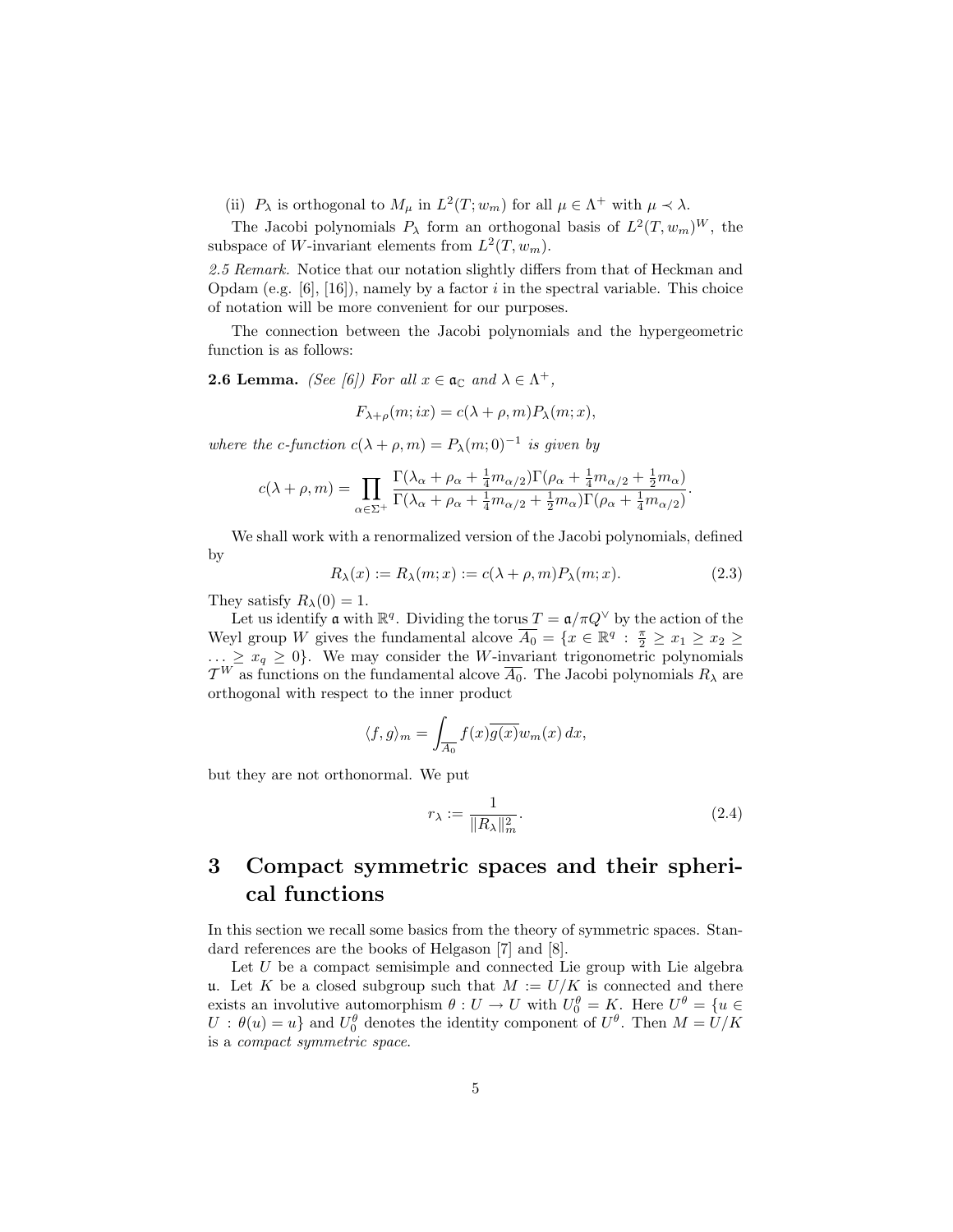The derivation of  $\theta$  gives an involution of the Lie algebra u, which we also denote by  $\theta$ . The corresponding Cartan decomposition is given by  $\mathfrak{u} = \mathfrak{k} \oplus \mathfrak{q}$ . Let  $\mathfrak{b} \subseteq \mathfrak{q}$  be a maximal abelian subspace. Denote by G the analytic subgroup of the complexification  $U_{\mathbb{C}}$  with Lie algebra  $\mathfrak{g} := \mathfrak{k} \oplus i\mathfrak{q}$ . We have  $K \subseteq G$ . Put  $\mathfrak{p} := i\mathfrak{q}$ . Then  $\mathfrak{a} := i\mathfrak{b}$  is a maximal abelian subspace of  $\mathfrak{p}$ . Denote by  $\theta_{\mathbb{C}}$  the analytic continuation of  $\theta$  to  $U_{\mathbb{C}}$  and let  $\tau = \theta|_G$ . Then  $\tau$  is a Cartan involution of G and  $K = G^{\tau}$ . The symmetric space  $G/K$  is called the noncompact dual of  $U/K$ . Denote by  $\Sigma := \Sigma(\mathfrak{g}, \mathfrak{a})$  the restricted root system and by  $\Sigma^+$  a fixed subset of positive restricted roots.

Recall that for an arbitrary Lie group  $G$  with compact subgroup  $K$ , a spherical function on G is a nonzero, K-biinvariant function  $\varphi : G \to \mathbb{C}$  which satisfies the product formula

$$
\varphi(g)\varphi(h) = \int_K \varphi(gkh)dk \quad \text{ for all } g, h \in G,
$$
\n(3.1)

where dk denotes the normalized Haar measure on K.

Assume now that  $(U, K)$  is as above, and U is also simply connected. Then the spherical functions on  $U$  are indexed by the set

$$
\left\{\nu \in \mathfrak{a} : \nu_{\alpha} := \frac{\langle \nu, \alpha \rangle}{\langle \alpha, \alpha \rangle} \in \mathbb{Z}^{+} \ (\forall \alpha \in \Sigma^{+})\right\},\tag{3.2}
$$

which coincides with the set  $\Lambda^+(U/K)$  of (restrictions of) highest weights of K-spherical irreducible representations of U. Recall that an irreducible unitary representation  $\Phi: U \to GL(V)$  is called K- spherical, if there exists a K-fixed vector. More precisely, the following holds ([8], Theorem 3.4, Ch. IV and Theorem 4.1, Ch. V):

**3.1 Proposition.** Assume that U is simply connected. Let  $\mu \in \Lambda^+(U/K)$  and  $\Phi: U \to GL(V)$  be a spherical representation of U. Choose a K-fixed vector  $v_{\mu} \in V$  with  $||v_{\mu}|| = 1$ . Then

$$
\psi_{\mu}(u) = \langle \Phi(u)v_{\mu}, v_{\mu} \rangle
$$

is a spherical function on U. Conversely, every spherical function on U is of this form for some unique  $\mu \in \Lambda^+(U/K)$ .

If  $U$  is not simply connected, then the spherical functions on  $U$  are in general indexed by a subset of  $\{\nu \in \mathfrak{a} : \nu_{\alpha} \in \mathbb{Z}^+ \; (\forall \alpha \in \Sigma^+) \}.$ 

We assume again that  $U$  is simply connected, and  $G/K$  is the concompact dual of  $U/K$ . Then there is a close connection between the spherical functions on  $G$  and those on  $U$ , which is given by the following important proposition.

**3.2 Proposition.** Every spherical function  $\varphi_{\lambda}$  on  $G$  ( $\lambda \in \mathfrak{a}_{\mathbb{C}}$ ) is an analytic function. It extends to a holomorphic function on  $G_{\mathbb{C}}$  if and only if  $\lambda = \mu + \rho \in$  $\rho + \Lambda^+$ . If it extends we denote the analytic extension also by  $\varphi_{\lambda}$  and the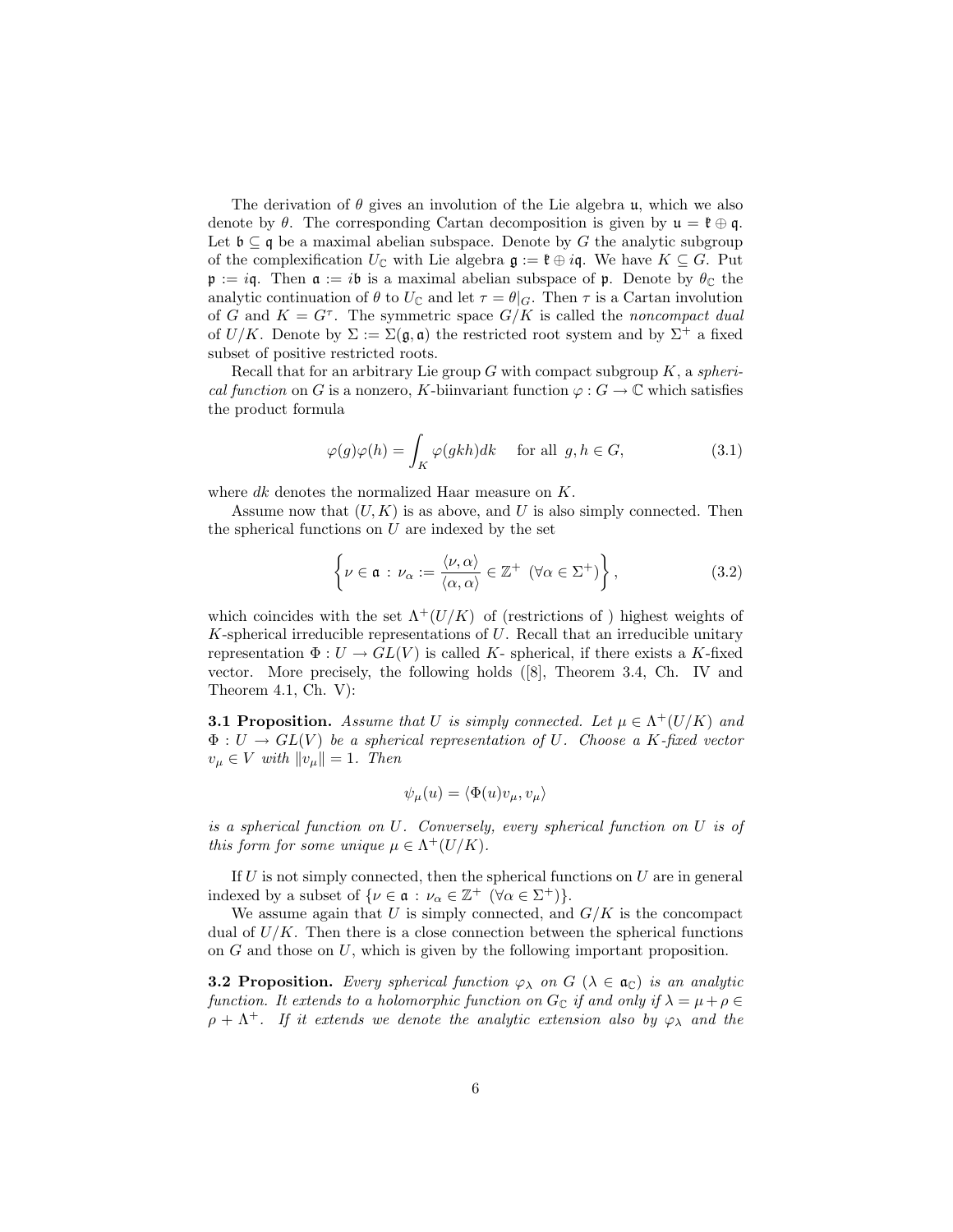restriction of this extension to U is a spherical function  $\psi$  on U. There is a shift in the index and we have the equality

$$
\varphi_{\mu+\rho}|_U = \psi_{\mu}, \qquad \mu \in \Lambda^+.
$$

Conversely: Every spherical function  $\psi_{\mu}$  on U  $(\mu \in \Lambda^{+})$  extends to a holomorphic function  $\psi_{\mu}$  on  $U_{\mathbb{C}}$  and its restriction to G is a spherical function  $\varphi$  on G. Then  $\psi_{\mu}|_G = \varphi_{\mu+\rho}$ .

Proof. Corollary 5.2.3 in [6] and Lemma 2.5 in [3].

 $\Box$ 

#### 4 The product formula for Jacobi polynomials

We consider the compact Grassmanians  $M = U/K$  where  $U = SO(p + q)$ ,  $SU(p+q)$  or  $Sp(p+q)$  and  $K = SO(p) \times SO(q)$ ,  $S(U(p) \times U(q))$  or  $Sp(p) \times Sp(q)$ , respectively. We write  $U = SU(p+q, \mathbb{F})$  with  $\mathbb{F} \in \{ \mathbb{R}, \mathbb{C}, \mathbb{H} \}$  and consider K as a subgroup of  $U(p, \mathbb{F}) \times U(q, \mathbb{F})$ . We exclude the case  $p = q$  and assume  $p > q \ge 1$ . 4.1 Remark. Note that  $SU(p+q, \mathbb{F})$  is simply connected in the case  $\mathbb{F} \in \{\mathbb{C}, \mathbb{H}\},$ but the group  $SO(p+q)$  is not. It has the spin group  $Spin(p+q)$  as a double cover. In contrast to the noncompact case some complications can occur in the study of compact symmetric spaces. See e.g. Proposition 1.2, Ch. VII in [7]. Therefore in the study of the real case some care has to be taken. Nevertheless we are able to show (with some technical effort) that the same results hold in the real case.

Now we apply the general theory of Section 3 to the compact symmetric spaces under consideration in this article. We may choose for the maximal abelian subspace  $\mathfrak{b} \subset \mathfrak{u}$  the set of all matrices  $H_{ix} \in M_{p+q}(\mathbb{F})$  of the form

$$
H_{ix} = \begin{pmatrix} 0_{p \times p} & i\underline{x} \\ i\underline{x} & 0_{q \times (p-q)} & 0_{q \times q} \\ i\underline{x} & 0_{q \times (p-q)} & 0_{q \times q} \end{pmatrix},
$$

where  $\underline{x} := diag(x_1, \ldots, x_q)$  is the  $q \times q$  diagonal matrix corresponding to  $x =$  $(x_1, \ldots, x_q) \in \mathbb{R}^q$ . In the literature often a slightly different identification of b without the factor i is used. See eg. [7], p.452. Our choice is dual to  $\mathfrak{a} = \{H_x :$  $x \in \mathbb{R}^q$ . Compare the treatise of the noncompact case in [18]. Naturally, this doesn't change any result. We identify  $\mathfrak a$  (and its dual space  $\mathfrak a^*$ ) with  $\mathbb R^q$  via  $H_x \mapsto x$ . The corresponding root system  $\Sigma$  is of type  $BC_q$ , with the convention that zero is allowed as a multiplicity. In this way the case  $B_q$  which occurs for  $\mathbb{F} = \mathbb{R}$  is included. The roots  $\alpha$  with their multiplicities  $m_{\alpha}$  are given in the following table. The multiplicities depend on  $p, q$  and the real dimension  $d = 1, 2, 4$  of  $\mathbb{F} = \mathbb{R}, \mathbb{C}, \mathbb{H}.$ 

| root $\alpha$                             | multiplicity $m_{\alpha}$ |
|-------------------------------------------|---------------------------|
| $\pm e_i \ \ 1 \leq i \leq q$             | $d(p-q)$                  |
| $\pm 2e_i$ , $1 \leq i \leq q$            | $d-1$                     |
| $\pm e_i \pm e_j$ , $1 \leq i < j \leq q$ |                           |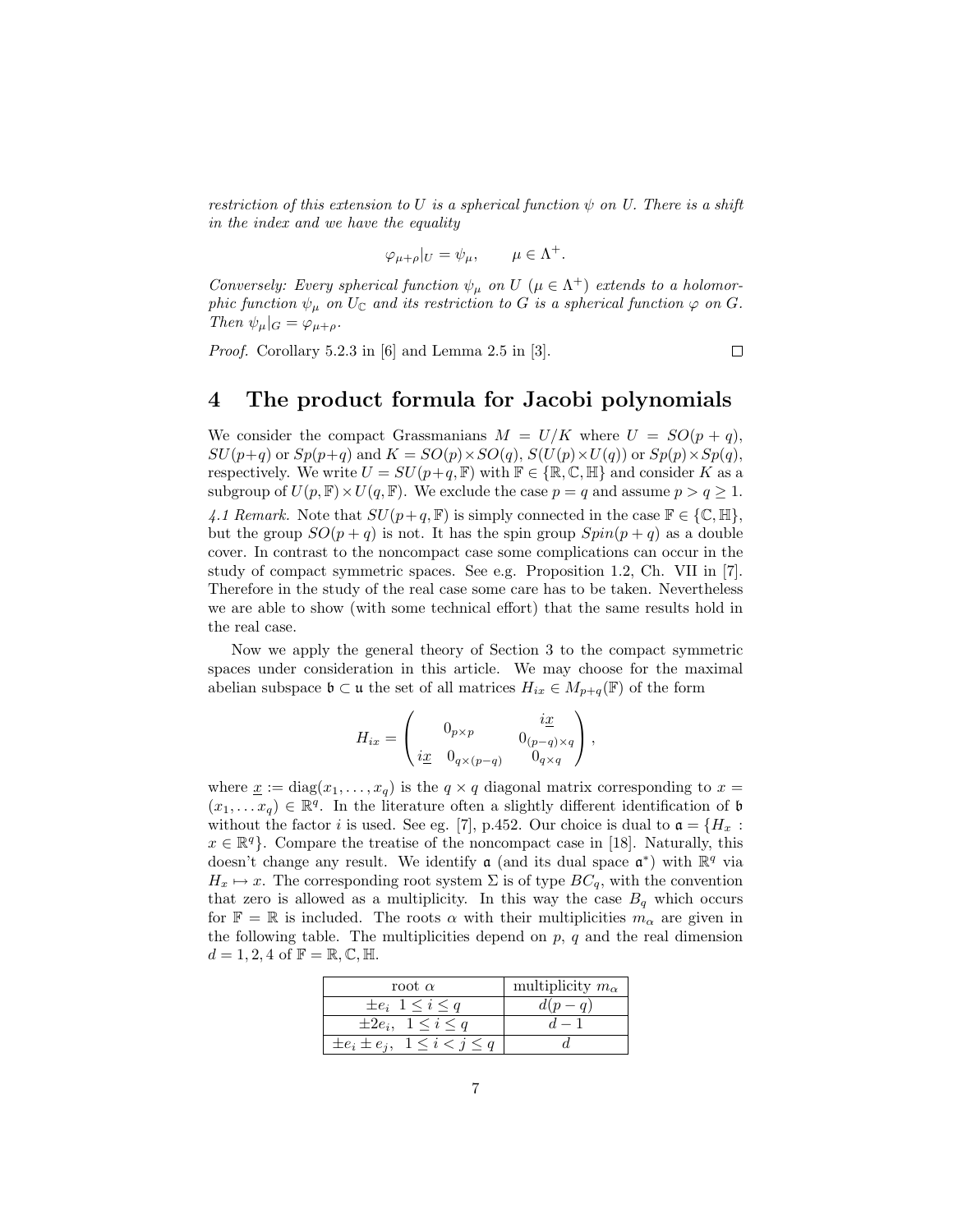We will use the notation  $m = (m_1, m_2, m_3)$  where  $m_i$   $(i = 1, 2, 3)$  denotes the multiplicity on  $\pm e_i$ ,  $\pm 2e_i$  or  $\pm e_i \pm e_j$ , respectively. The canonical choice of positive roots is  $\Sigma^+ = \{e_i, 2e_i : 1 \leq i \leq q\} \cup \{e_i \pm e_j : 1 \leq i < j \leq q\}$ . The Weyl group  $W$ , which is generated by the reflections in the hyperplanes

$$
H_{\alpha} = \{ x \in \mathbb{R}^q : \langle \alpha, x \rangle = 0 \},
$$

is the hyperoctahedral group in all cases. The Weyl chamber associated to  $\Sigma^+$ is given by

$$
\mathfrak{a}^+ = \{H_x \,:\, x = (x_1, \dots, x_q) \in \mathbb{R}^q \text{ such that } x_1 > x_2 > \dots > x_q > 0\}.
$$

The set of dominant weights is given by

$$
\Lambda^+ = \{ \lambda \in \mathbb{R}^q \, : \, \lambda_\alpha \in \mathbb{Z}^+ \left( \forall \, \alpha \in \Sigma^+ \right) \} = \begin{cases} (\mathbb{Z}^+)^q & \text{if } \mathbb{F} = \mathbb{R}; \\ 2(\mathbb{Z}^+)^q & \text{if } \mathbb{F} = \mathbb{C}, \mathbb{H}. \end{cases}
$$

In the case of a compact symmetric space, the *affine Weyl group* contains more information about the space. For  $k \in \pi \mathbb{Z}$  and  $\alpha \in \Sigma$  let

$$
H_{\alpha,k} = \{x \in \mathbb{R}^q \,:\, \langle \alpha, x \rangle = k\} = H_\alpha + \frac{k}{2} \alpha^\vee
$$

and denote by  $s_{\alpha,k}$  the reflection in the hyperplane  $H_{\alpha,k}$ . The affine Weyl group  $W_{\text{aff}}$  is the (infinite) group generated by the reflections  $\{s_{\alpha,k} : \alpha \in \Sigma, k \in \pi \mathbb{Z}\}\.$ It is a semidirect product of the coroot lattice and the Weyl group  $W_{\text{aff}} =$  $Q^{\vee} \rtimes W$ .

The connected components of  $\mathbb{R}^q \setminus {\bigcup_{\alpha \in \Sigma^+, k \in \pi \mathbb{Z}}} H_{\alpha,k}$  are called alcoves. In the case of  $BC_q$  we choose the *fundamental alcove* 

$$
A_0 = \{x \in \mathbb{R}^q : \frac{\pi}{2} > x_1 > x_2 > \ldots > x_q > 0\}.
$$
 (4.1)

(The Weyl chamber  $\mathfrak{a}^+$  is cut off by  $Q^{\vee}$ .) Its closure  $\overline{A_0}$  is a fundamental domain for the action of  $W_{\text{aff}}$  on  $\mathfrak{a}$ .

The following theorem gives a sharpened  $KAK$ -decomposition of  $U$ .

**4.2 Theorem.** Let  $U = SU(p+q, \mathbb{F})$ . The group U decomposes as  $U = KSK$ , where

$$
S = \left\{ b_x = \begin{pmatrix} \cos \underline{x} & 0_{q \times (p-q)} & i \sin \underline{x} \\ 0_{(p-q) \times q} & I_{p-q} & 0_{(p-q) \times q} \\ i \sin \underline{x} & 0_{q \times (p-q)} & \cos \underline{x} \end{pmatrix} : x \in \overline{A_0} \right\}.
$$

Every  $u \in U$  can be written as  $u = kb_x k'$  with  $k, k' \in K$  and a unique  $b_x \in S$ .

*Proof.* In the cases  $\mathbb{F} = \mathbb{C}, \mathbb{H}$  the group U is simply connected and the result follows from Theorem 8.6. in Chapter VII of [7]: Put  $\overline{Q_0} := \{H_{ix} : x \in \overline{A_0}\}.$ Then a short calculation shows that  $S = \exp \overline{Q_0}$ .

In the case of  $SO(p+q)$  we cannot apply this theorem but the decomposition is also valid and unique. See [20], Section 15.1.9.  $\Box$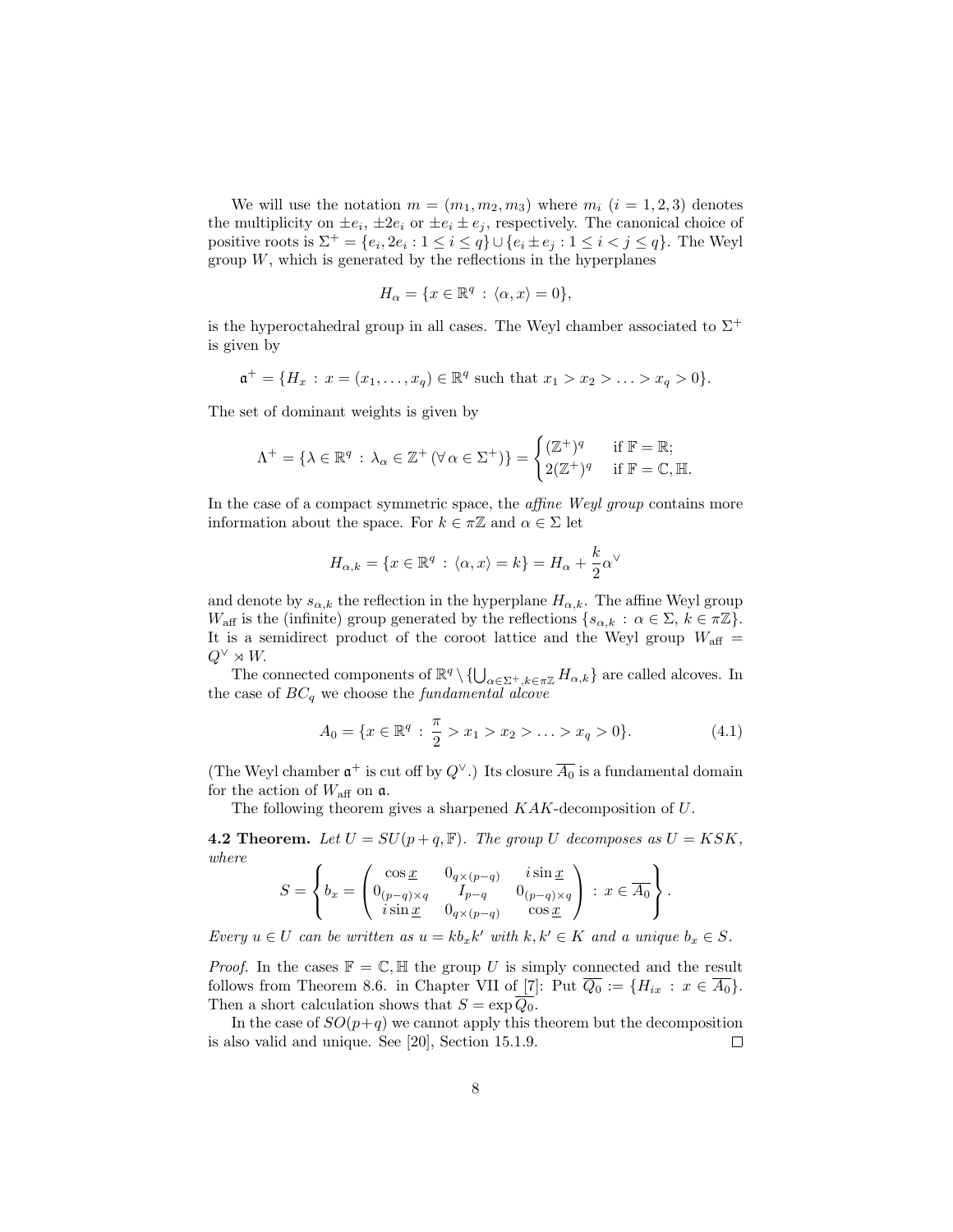Now we turn our attention to the spherical functions on  $U$ . Our first aim is to make the product formula

$$
\psi(g)\psi(h) = \int_{K} \psi(gkh)dk
$$
\n(4.2)

explicit. For this, we may closely follow the argumentation of [18] (Section 2) in the non-compact dual cases. Since spherical functions on  $U = KSK$  are K-biinvariant they are determined by their values on S. We consider

$$
g := \begin{pmatrix} u & 0 \\ 0 & v \end{pmatrix} b_x \begin{pmatrix} \widetilde{u} & 0 \\ 0 & \widetilde{v} \end{pmatrix} \in KSK.
$$

and write  $q$  in  $p \times q$  block notation as

$$
g = \begin{pmatrix} A(g) & B(g) \\ C(g) & D(g) \end{pmatrix}.
$$

A short calculation then gives

$$
D(g) = v \cos \underline{x} \,\widetilde{v} \tag{4.3}
$$

where  $\cos \underline{x} = \text{diag}(\cos x_1, \dots, \cos x_q)$  with  $\cos x_i \in [0, 1]$  for all i. We denote by  $spec_s(X)$  the *singular spectrum* of  $X \in M_q(\mathbb{F})$ , that is

$$
\operatorname{spec}_s(X) = \sqrt{\operatorname{spec}(X^*X)} = (\sigma_1, \dots, \sigma_q) \in \mathbb{R}^q,
$$

with the singular values  $\sigma_i$  of X ordered by size:  $\sigma_1 \geq \ldots \geq \sigma_q \geq 0$ . Equation (4.3) implies that the singular spectrum of  $D(g)$  is given by  $spec_s(D(g))$  =  $(\cos x_1, \ldots, \cos x_q) =: \cos x$ . By our choice of the fundamental alcove  $A_0$ , we therefore have

$$
x = \arccos(\text{spec}_s(D(g)) \quad \forall g \in Kb_x K, \ x \in \overline{A_0},\tag{4.4}
$$

where arccos is also taken componentwise.

In order to evaluate formula (4.2) explicitly, we write  $b_x \in S$  in  $p \times q$  block notation:

$$
b_x = \begin{pmatrix} A_x & B_x \\ C_x & D_x \end{pmatrix}.
$$

Then for  $k = \begin{pmatrix} u & 0 \\ 0 & u \end{pmatrix}$  $0 \quad v$  $\Big) \in K$  we obtain by a short calculation that

 $D(b_x k b_y) = -\sin \underline{x} \sigma_0^* u \sigma_0 \sin \underline{y} + \cos \underline{x} v \cos \underline{y}.$ 

with the  $p \times q$  block matrix

$$
\sigma_0 := \begin{pmatrix} I_q \\ 0 \end{pmatrix}.
$$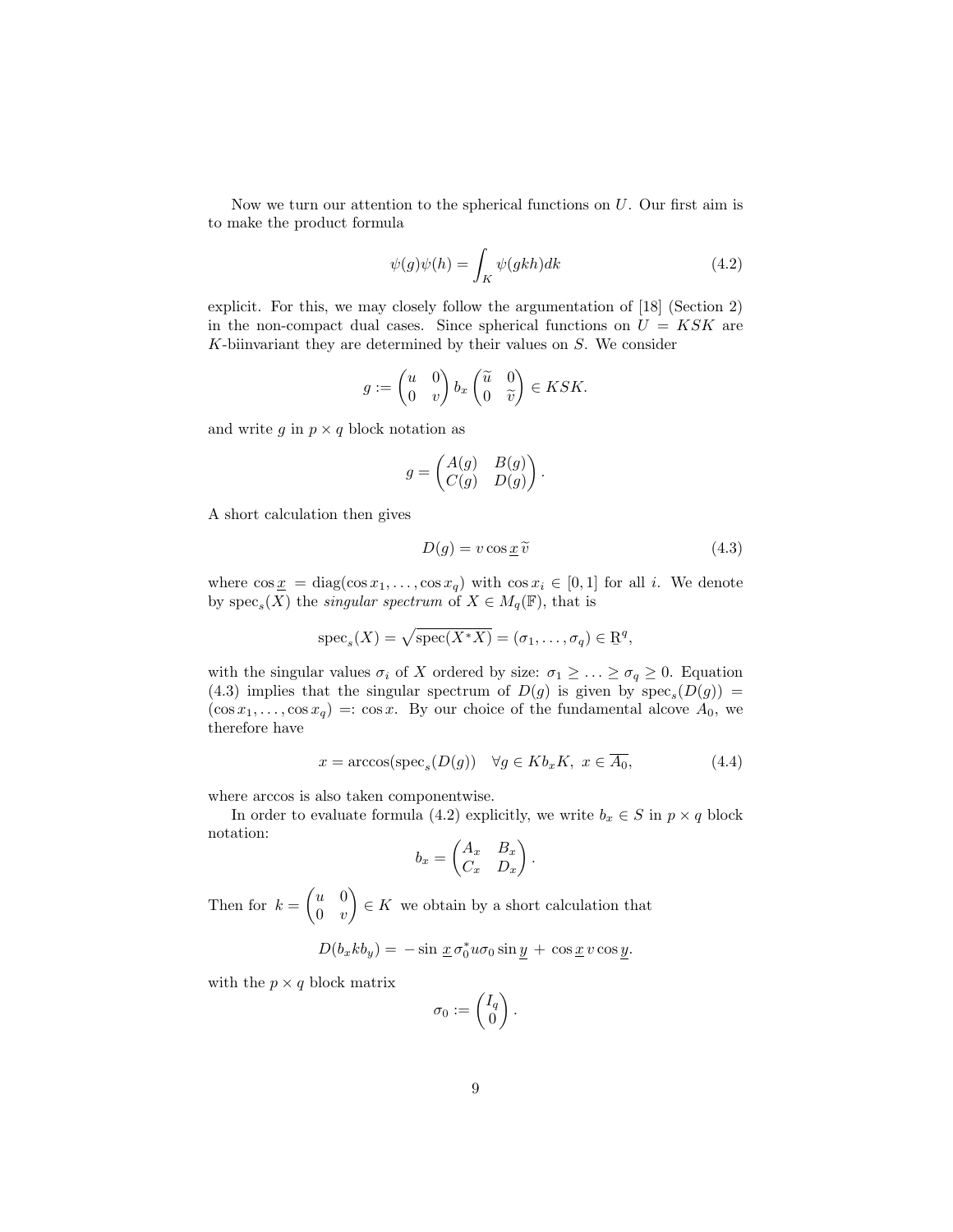Now let  $\psi$  be a spherical function on U and put  $\widetilde{\psi}(x) := \psi(b_x)$  for  $x \in \overline{A_0}$ . From (4.4) it follows that  $\tilde{\psi}$  satisfies

$$
\widetilde{\psi}(x)\widetilde{\psi}(y) = \int_K \widetilde{\psi}\left(\arccos\left(\text{spec}_s(D(b_xkb_y))\right)dk.\right)
$$
\n(4.5)

For our later extension of this product formula beyond the geometric cases, it is important to rewrite it in a way where the parameter  $p$  is no longer contained in the domain of integration. Under the technical assumption  $p \geq 2q$ , this can be done in the same way as in [18], which leads to the following

**4.3 Proposition.** Suppose that  $p \geq 2q$ . Define

$$
B_q := \{ w \in M_q(\mathbb{F}) : w^*w < I \},
$$
  

$$
\gamma := d(q - \frac{1}{2}) + 1,
$$

and for  $\mu \in \mathbb{C}$  with Re  $\mu > \gamma - 1$ , put

$$
\kappa_{\mu} := \int_{B_q} \Delta (I - w^* w)^{\mu - \gamma} dw
$$

where  $\Delta$  is the usual determinant on  $M_q(\mathbb{F})$  for  $\mathbb{F} = \mathbb{R}$  or  $\mathbb{C}$ , and the Dieudonné determinant for  $\mathbb{F} = \mathbb{H}$ , i.e.  $\Delta(X) = (\det_{\mathbb{C}}(X))^{1/2}$ , when X is considered as a complex matrix.

Then the spherical functions  $\widetilde{\psi}(x) = \psi(b_x)$   $(x \in \overline{A_0})$  on U satisfy the product formula

$$
\widetilde{\psi}(x)\widetilde{\psi}(y) = \frac{1}{\kappa_{pd/2}} \int_{B_q} \int_{U_0(q,\mathbb{F})} \widetilde{\psi}\left(\arccos\left(\text{spec}_s(-\sin x w \sin y + \cos x v \cos y)\right)\right) \cdot \Delta(I - w^*w)^{pd/2 - \gamma} dvdw.
$$

The next step is to identify the spherical functions on  $SU(p+q, \mathbb{F})$  as Heckman-Opdam Jacobi polynomials of type  $BC_q$ .

Consider first the general situation. Let  $G$  be a simply connected, semisimple noncompact Lie group with maximal compact subgroup K. Let  $\mathfrak{g}$ ,  $\mathfrak{k}$  be the Lie algebras of G and K with corresponding Cartan decomposition  $\mathfrak{g} = \mathfrak{k} \oplus \mathfrak{p}$ . Choose a maximal abelian subspace  $\mathfrak{a} \subset \mathfrak{p}$  and denote by  $\Sigma = \Sigma(\mathfrak{g}, \mathfrak{a})$  the (restricted) root system with geometric multiplicity  $m$ . Then the spherical functions on G are indexed by  $a_{\mathbb{C}}$ , ([8]), where two spherical functions  $\varphi_{\lambda}$  and  $\varphi_{\mu}$  coincide iff  $\lambda$  and  $\mu$  are in the same orbit of the Weyl group  $W(\Sigma)$ . The following important fact links the theory of Heckman and Opdam with the classical theory of symmetric spaces:

**4.4 Proposition.** ([6], Theorem 5.2.2) Let  $\varphi_{\lambda}$ ,  $\lambda \in \mathfrak{a}_{\mathbb{C}}$ , be a spherical function on G, let  $\Sigma$  and m be the associated restricted root system and geometric multiplicity. Then for  $x \in \mathfrak{a}$ ,

$$
\varphi_{\lambda}(\exp x) = F_{\lambda}(m; x).
$$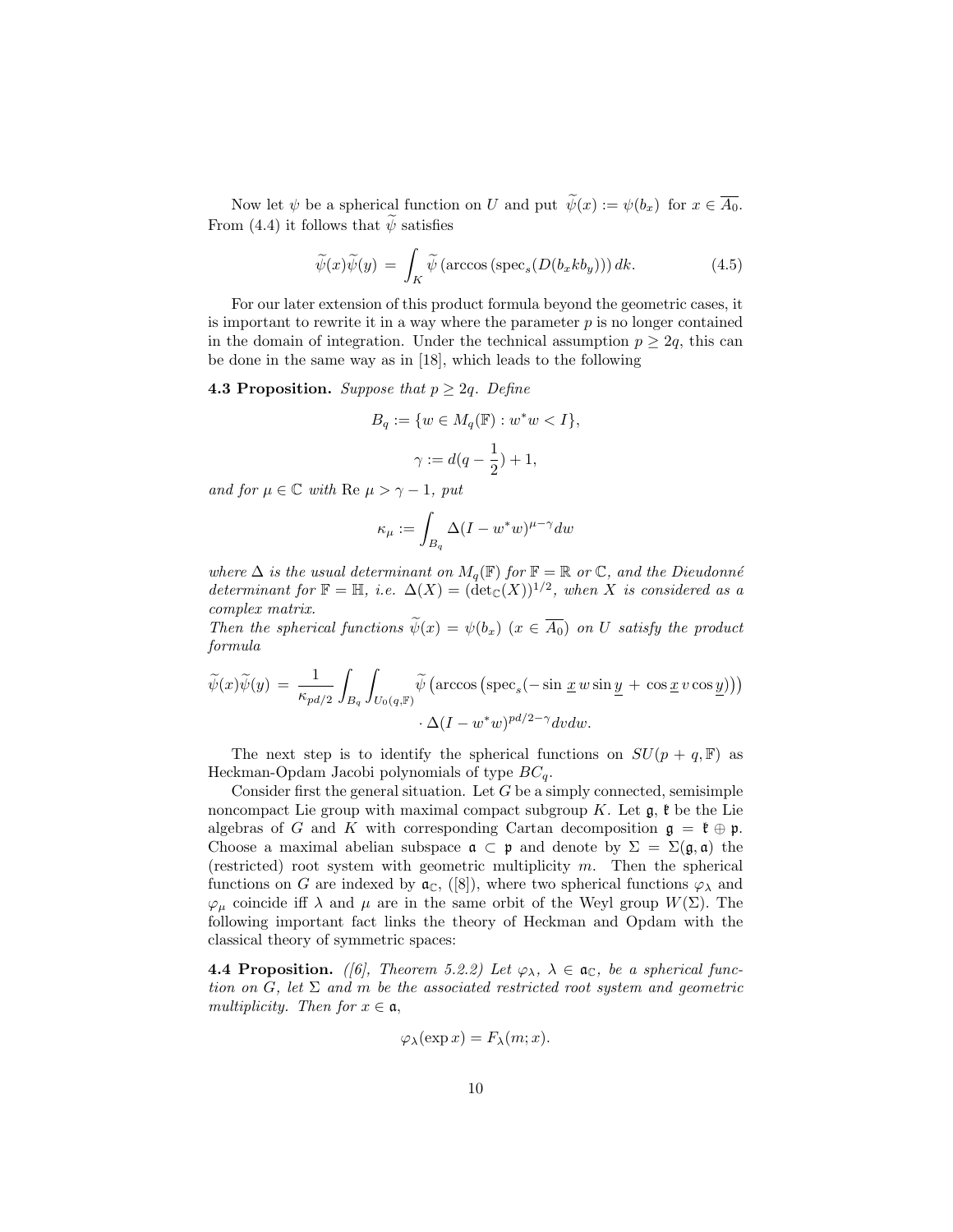We know from Proposition 3.2 that a spherical function  $\varphi_{\mu}$  on G extends holomorphically to the complexification  $G_{\mathbb{C}}$  if and only if  $\mu \in \rho + \Lambda^+$ . In this case the restriction to the simply connected U is a spherical function  $\psi_{\lambda}$  on U, where

$$
\psi_{\lambda} = \varphi_{\lambda+\rho}|_{U}, \quad \lambda \in \Lambda^{+}.
$$

When combining this with Proposition 4.4 and  $(2.3)$ , we obtain

**4.5 Theorem.** Let  $U/K$  be a compact symmetric space with dual  $G/K$ . Assume that U is simply connected and let  $(a, \Sigma, m)$  be the associated geometric root data. Then the spherical functions on  $U$  - restricted to i exp  $a$  - are (Heckman-Opdam) Jacobi polynomials of type  $\Sigma$  and with multiplicity m:

 $\psi_{\lambda}(i \exp x) = \varphi_{\lambda+\rho}(i \exp x) = F_{\lambda+\rho}(m; ix) = R_{\lambda}(m; x), \quad \text{ for all } \lambda \in \Lambda^+, x \in \mathfrak{a}.$ 

Here we denote by  $\psi$  the spherical functions on U and by  $\varphi$  the holomorphic extension of the spherical functions on G to the complexification  $G_{\mathbb{C}}$ .

The second equality in the theorem above follows from Proposition 4.4 since  $\varphi_{\lambda+\rho}$  and  $F_{\lambda+\rho}$  extend holomorphically to the complexification.

4.6 The real case  $U = SO(p+q)$ . As already remarked, the case  $U =$  $SO(p + q)$  has to be treated with some care, since this group is not simply connected. If  $U$  is not simply connected then we only know that the set  $\Lambda^+(U/K)$  of highest weights of K-spherical representations of U is a sublattice of  $\{\nu \in \mathfrak{a} : \nu_{\alpha} \in \mathbb{Z}^+ \; (\forall \alpha \in \Sigma^+) \}.$ 

The spin group  $\tilde{U} = Spin(p+q)$  is the universal covering group of  $U =$  $SO(p+q)$ . The spin group is a subset of the Clifford algebra. Denote by  $\varphi: U \to U$  the covering homomorphism. The kernel  $S := \text{ker } \varphi = {\pm 1}$  is contained in the center of  $\tilde{U}$ . Further, there exists a unique involution  $\tilde{\theta} : \tilde{U} \to \tilde{U}$ which corresponds to the involution  $\theta : \mathfrak{u} \to \mathfrak{u}$  on the Lie algebra. Since  $\tilde{U}$ is simply connected, the group  $\tilde{K} := \tilde{U}^{\theta}$  of fixed points of  $\tilde{\theta}$  is connected ([7], Theorem 8.2 in Chapter VII).

We claim that

$$
\Lambda^+(U/K) = \Lambda^+(\widetilde{U}/\widetilde{K}) = \left\{ \nu \in \mathfrak{a} \, : \, \nu_\alpha \in \mathbb{Z}^+ \, \left( \forall \alpha \in \Sigma^+ \right) \right\}.
$$

This is equivalent to showing that every  $\widetilde{K}$ -spherical representation on  $\widetilde{U}$  descends to a K-spherical representation on U. Note that in general if a  $K$ spherical representation descends it will have automatically a  $K_0$ -fixed vector, but not necessarily a K-fixed vector (See the remarks in  $[14]$  after Theorem 2.1.). Since  $K = SO(p) \times SO(q)$  is connected this problem doesn't occur in our case. The fact that every  $\tilde{K}$ -spherical representation on  $\tilde{U}$  descends will follow as soon as we know that  $S \subset K$ . For this, recall that  $(U, K)$  is a Riemannian symmetric pair and that  $\theta : U \to U$  is an involution of U which corresponds to the Cartan involution on the Lie algebra u. Thus Lemma 1.3, Ch. VII, [7] implies  $\tilde{\theta}(S) \subset S$ . Since  $\tilde{\theta}$  is an involution we have  $\tilde{\theta}(1) = 1$  and  $\tilde{\theta}(-1) = -1$ .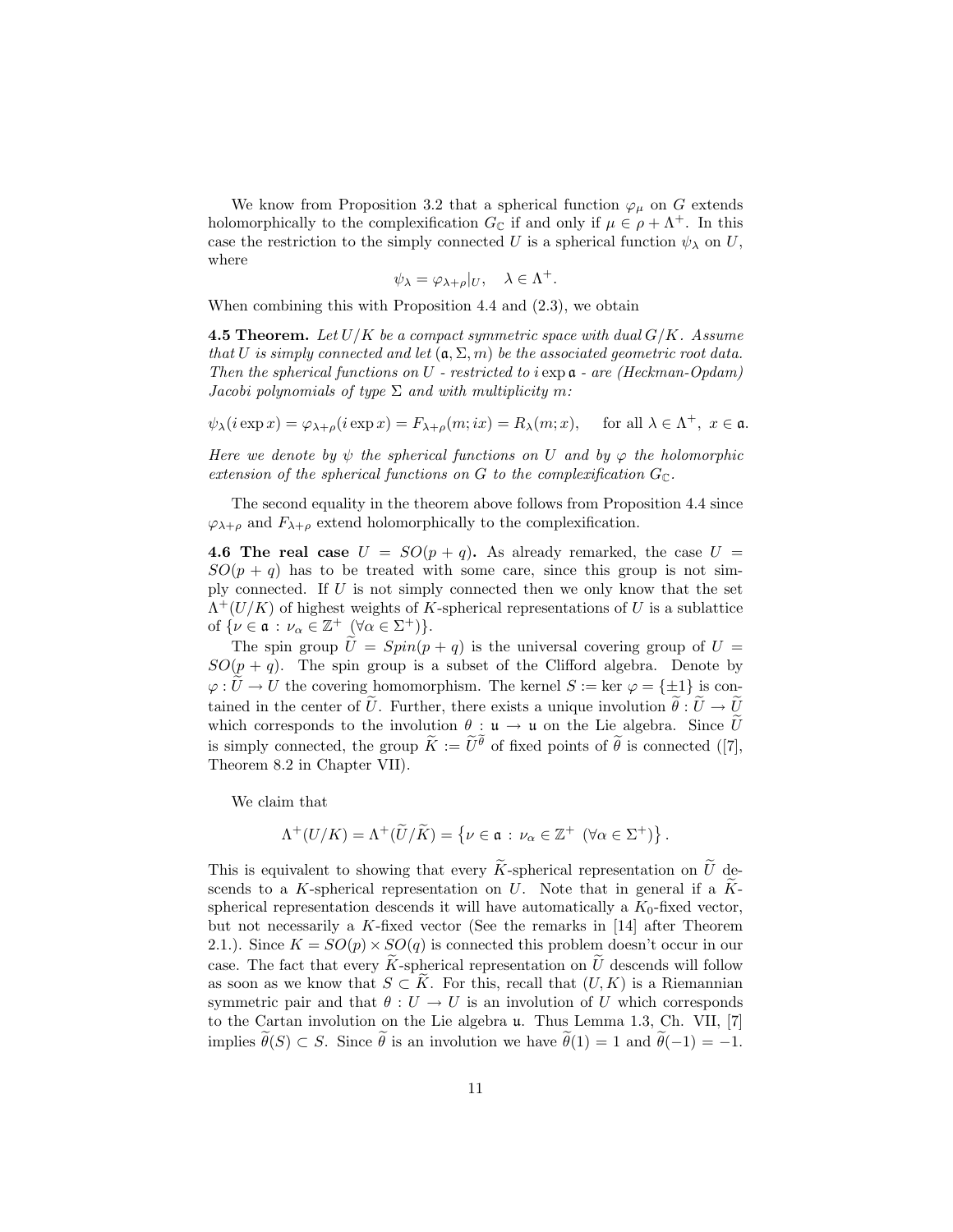Therefore S is contained in the fixpoint group  $\widetilde{K}$ .

From this the claim follows either by a remark of Vretare (The spherical function on U coincides with those on U for which  $\varphi(u's) = \varphi(u'), u' \in U, s \in S$ ; see [19], p. 357.) or by the following reasoning: A spherical representation  $\pi$  on  $\tilde{U}$  is irreducible. Since S is contained in the center of  $\tilde{U}$  it acts by a constant (Schur's Lemma). This constant has to be 1 because every  $K$ -fixed vector is also  $S$ -fixed.

We summarize: The spherical functions on  $U$  coincide with those on  $\tilde{U}$ .

Using Theorem 4.5 and 4.6 we conclude for the spherical functions  $\psi_{\lambda}$  ( $\lambda \in$  $\Lambda^+$ ) on our compact Grassmann manifolds  $U/K$  over each of the (skew-) fields  $\mathbb{F} \in \{ \mathbb{R}, \mathbb{C}, \mathbb{H} \}$ :

$$
\widetilde{\psi}_{\lambda}(x) = \psi_{\lambda}(b_x) = F_{BC_q}(\lambda + \rho, m; ix) = R_{\lambda}(x). \tag{4.6}
$$

Under the assumption  $p \geq 2q$  we get from Proposition 4.3:

$$
R_{\lambda}(x)R_{\lambda}(y) = \frac{1}{\kappa_{pd/2}} \cdot \int_{B_q} \int_{U_0(q,\mathbb{F})} R_{\lambda} \left( d(\underline{x} \underline{y}, v, w) \right) \Delta(I - w^*w)^{pd/2 - \gamma} dv dw,
$$

for all  $x, y \in \mathbb{R}^q$ , where

$$
d(\underline{x}, \underline{y}, v, w) := \arccos\left(\operatorname{spec}_s(-\sin \underline{x}, w \sin \underline{y} + \cos \underline{x} v \cos \underline{y})\right). \tag{4.7}
$$

The next step is analytic continuation. Fix q and  $d = \dim_{\mathbb{R}} \mathbb{F}$ . For  $\mu \in \mathbb{C}$ with Re  $\mu > \gamma - 1$  and dominant weight  $\lambda$  define

$$
R_{\lambda}^{\mu}(x) := F_{BC_q}(\lambda + \rho, m_{\mu}; ix),
$$

where the multiplicity  $m_{\mu}$  is given by

$$
m_{\mu} = (2\mu - dq, d - 1, d).
$$

For  $\mu = pd/2$ , with  $p \in \mathbb{N}$  we have geometric cases. This means that for these values of  $\mu$ , the Jacobi polynomials  $R^{\mu}_{\lambda}$  are the spherical functions of a compact symmetric space  $U/K$ .

**4.7 Theorem.** For  $\mu \in \mathbb{C}$  with  $\text{Re}\,\mu > \gamma - 1$  as above the Jacobi polynomials  $R^{\mu}_{\lambda}$  satisfy the product formula

$$
R^{\mu}_{\lambda}(x)R^{\mu}_{\lambda}(y) = \frac{1}{\kappa_{\mu}} \int_{B_q} \int_{U_0(q,\mathbb{F})} R^{\mu}_{\lambda} \left( d(\underline{x}, \underline{y}, v, w) \right) \Delta (I - w^*w)^{\mu - \gamma} dv dw
$$

with  $d(\cdots)$  as in (4.7).

Proof. The proof is a direct copy of the first part of the proof of Theorem 4.1 in [18]. Replace the  $(R, k)$ -notation by our  $(\Sigma, m)$ -notation and the product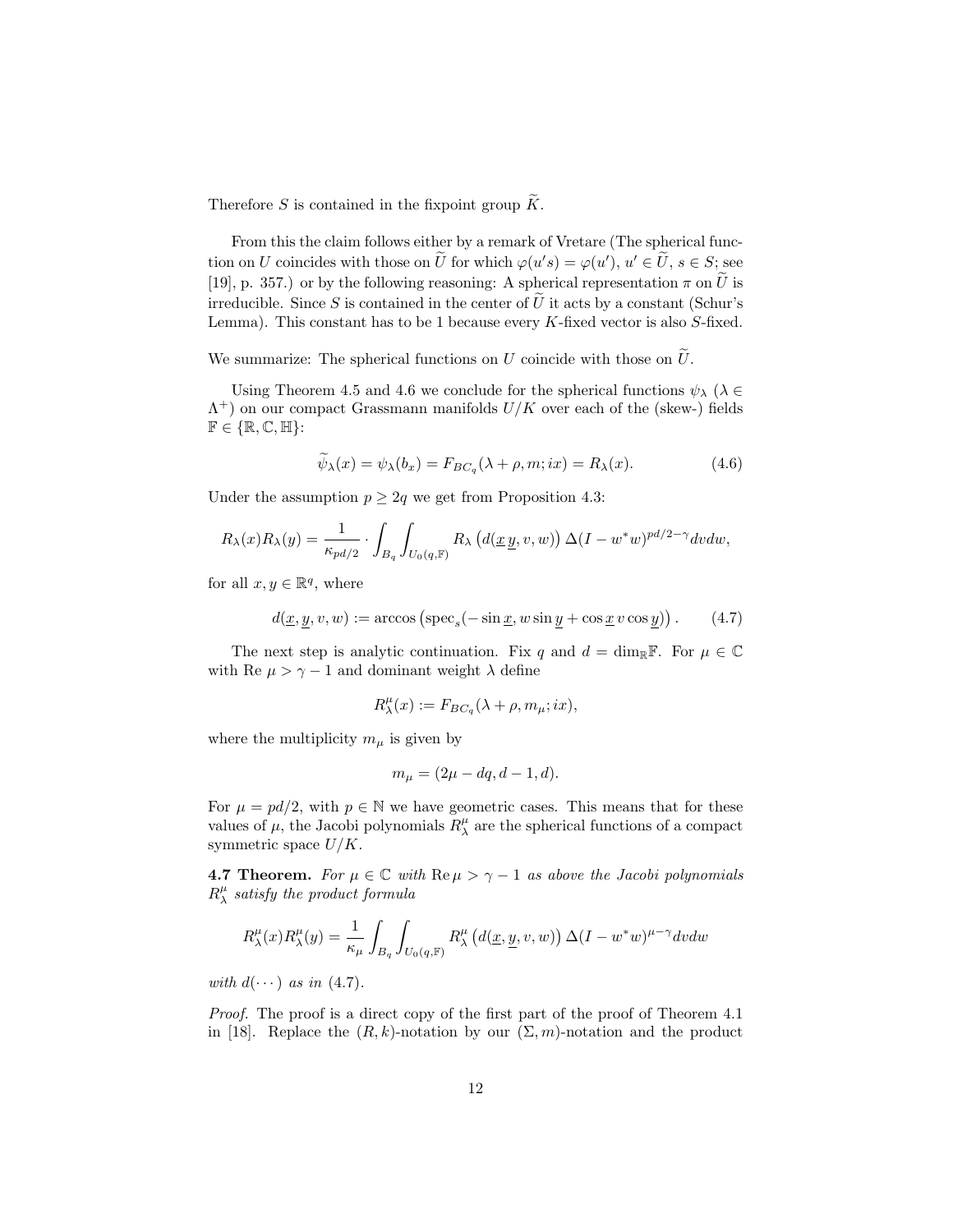formula by our product formula. Then rewrite the claimed formula in terms of  $P^{\mu}_{\lambda} := \frac{1}{c(\lambda+\rho,m_{\mu})}R^{\mu}_{\lambda}$  (the standard Heckman-Opdam normalization):

$$
P_{\lambda}^{\mu}(x)P_{\lambda}^{\mu}(y) = \frac{1}{\kappa_{\mu} \cdot c(\lambda + \rho, m_{\mu})} \int_{B_q} \int_{U_0(q, \mathbb{F})} P_{\lambda}^{\mu}(d(\underline{x}, \underline{y}, v, w)) \Delta(I - w^*w)^{\mu - \gamma} dv dw
$$

For fixed  $\lambda \in \Lambda^+$ , the function  $c(\lambda+\rho, m_\mu)$  is bounded away from zero as  $\mu \to \infty$ in the half plane  $H = {\mu \in \mathbb{C} : \text{Re } \mu > \gamma - 1}$  (see [18]). Then one uses the fact that the coefficients of the  $P_{\lambda}^{\mu}$  with respect to the monomial basis  $\{e^{\nu}\; :$  $\nu \in \Lambda$  are rational (see [13], Par. 11), and that the integral

$$
\frac{1}{\kappa_{\mu}}\int_{B_q} |\Delta (I-w^*w)^{\mu-\gamma}|dw
$$

converges exactly for Re  $\mu > \gamma - 1$  and is of polynomial growth as  $\mu \to \infty$  in H. This allows to apply Carlson's theorem. For details we refer to [18].  $\Box$ 

#### 5 The rank one case

At this point it is worthwile to spend some time to see how our product formula for Heckman-Opdam Jacobi polynomials generalizes the product formula of classical one-variable Jacobi polynomials for certain indices.

The classical Jacobi polynomials with indices  $\alpha, \beta > -1$  are given by

$$
P_n^{(\alpha,\beta)}(x) = \frac{(\alpha+1)_n}{n!} {}_2F_1\big(\alpha+\beta+n+1, -n, \alpha+1; \frac{1-x}{2}\big) \tag{5.1}
$$

where  ${}_2F_1$  is the Gaussian hypergeometric function and  $(a)_k := a(a+1)...(a+1)$  $(k-1) = \frac{\Gamma(\alpha+k)}{\Gamma(\alpha)}$ . We renormalize:

$$
R_n^{(\alpha,\beta)}(x) = := \frac{n!}{(\alpha+1)_n} P_n^{(\alpha,\beta)}(x).
$$

Let us consider the Heckman-Opdam theory in the rank one case. The root system is  $BC_1 = {\pm e_1, \pm 2e_1}$  in  $\mathfrak{a} \cong \mathbb{R}$  and we denote the multiplicity by  $m_1 := m_\alpha$  and  $m_2 := m_{2\alpha}$ . Note that zero is allowed as a multiplicity and in fact, we have  $m_2 = 0$  in the real case.

According to the example in [15], p. 89f, the hypergeometric function  $F_{BC_1}$ is given by

$$
F_{BC_1}(\lambda, m; x) = {}_2F_1(a, b, c; \frac{1}{2}(1 - \cosh 2x)).
$$
\n(5.2)

Here

$$
a = \frac{1}{2}(\lambda + \frac{1}{2}m_1 + m_2), \quad b = \frac{1}{2}(-\lambda + \frac{1}{2}m_1 + m_2) \text{ and } c = \frac{1}{2}(1 + m_1 + m_2). \tag{5.3}
$$

The dominants weights in the rank one case are

$$
\Lambda^{+}(\Sigma) = \begin{cases} \mathbb{Z}^{+} & \text{if } \mathbb{F} = \mathbb{R} \\ 2\mathbb{Z}^{+} & \text{if } \mathbb{F} = \mathbb{C}, \mathbb{H}. \end{cases}
$$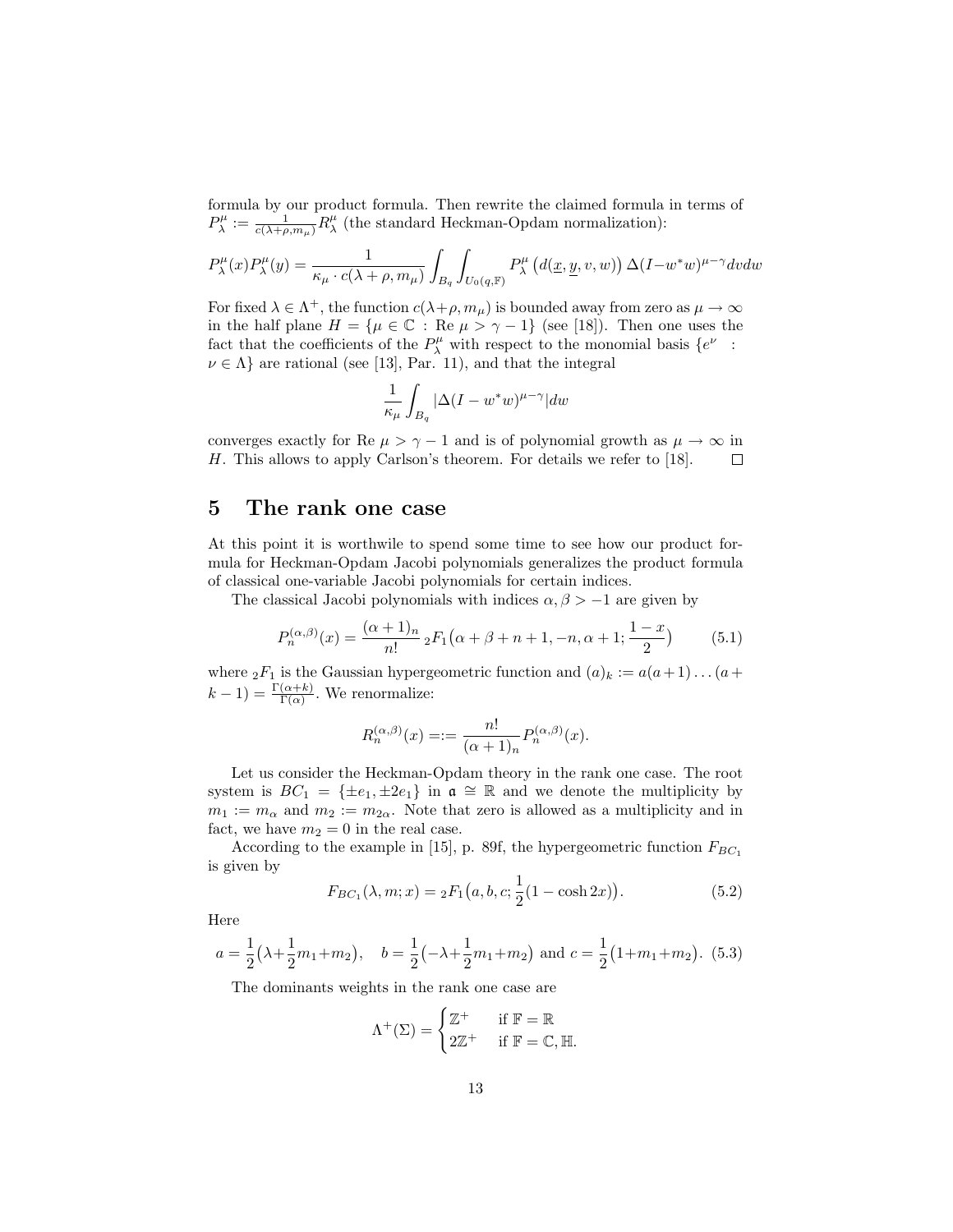According to Lemma 2.6 we have

$$
F_{\lambda+\rho}(ix) = R_{\lambda}(x).
$$

In the case  $\mathbb{F} \in \{\mathbb{C}, \mathbb{H}\}$  let  $\mu = \lambda + \rho = 2n + \frac{1}{2}m_1 + m_2 \in \rho + 2\mathbb{Z}^+$  and choose  $a, b, c$  as in (5.3). Then we get from equation (5.2)

$$
F_{BC_1}(\mu, m; x) = {}_2F_1\left(n + \frac{1}{2}m_1 + m_2, -n, \frac{1}{2}(1 + m_1 + m_2); \frac{1}{2}(1 - \cosh 2x)\right)
$$

and with equation (5.1) we conclude

$$
R_{\lambda}(x) = R_n^{(\alpha,\beta)}(\cos 2x)
$$

where

$$
\alpha = \frac{1}{2}(m_1 + m_2 - 1), \quad \beta = \frac{1}{2}(m_2 - 1).
$$

In the real case  $\mathbb{F} = \mathbb{R}$  the rank one symmetric space  $SO(p+1)/SO(p)$  is the sphere  $\mathbb{S}^p$ , the root system  $\Sigma = {\pm e_1}$  is of type  $B_1$  and the dominant weights are the natural numbers. It is well known that the spherical functions of  $\mathbb{S}^p$  are Gegenbauer polynomials. In fact, we have in the real rank one case for a weight  $\lambda = n \in \mathbb{Z}^+$ 

$$
R_{\lambda}(x) = F_{B_1}(\lambda + \rho, m; ix) = {}_2F_1\left(\frac{n}{2} + \frac{1}{2}m_1, -\frac{n}{2}, \frac{1}{2}(1 + m_1); \frac{1}{2}(1 - \cos 2x)\right).
$$

Using the hypergeometric identity  $(3.1.3)$  in [1], we obtain

$$
R_{\lambda}(x) = {}_{2}F_{1}\left(n + m_{1}, -n, \frac{1}{2}(1 + m_{1}); \frac{1 - \cos x}{2}\right)
$$

$$
= R_{n}^{(\alpha,\alpha)}(\cos x),
$$

where  $\alpha = \frac{1}{2}(m_1 - 1)$ . So the Heckman-Opdam Jacobi polynomials on the sphere are indeed Gegenbauer polynomials.

To summarize: The spherical functions of the compact rank one symmetric space  $U/K$  are given by (classical) Jacobi polynomials. This is well known, see e.g. Theorem 4.5, Ch. V in [8].

In the 1970ies, Koornwinder devoted a series of papers to the product formula for one-variable Jacobi polynomials, see e.g. [12]. For arbitrary  $\alpha > \beta >$  $-\frac{1}{2}$ , it is given by

$$
R_n^{(\alpha,\beta)}(x)R_n^{(\alpha,\beta)}(y) = \int_0^1 \int_0^{\pi} R_n^{(\alpha,\beta)}\left(\frac{1}{2}(1+x)(1+y) + \frac{1}{2}(1-x)(1-y)r^2 + \sqrt{1-x^2}\sqrt{1-y^2}r\cos\theta - 1\right)dm_{\alpha,\beta}(r,\theta)
$$

with

$$
dm_{\alpha,\beta}(r,\theta) = c_{\alpha,\beta}(1-r^2)^{\alpha-\beta-1}(r\sin\theta)^{2\beta}r dr d\theta
$$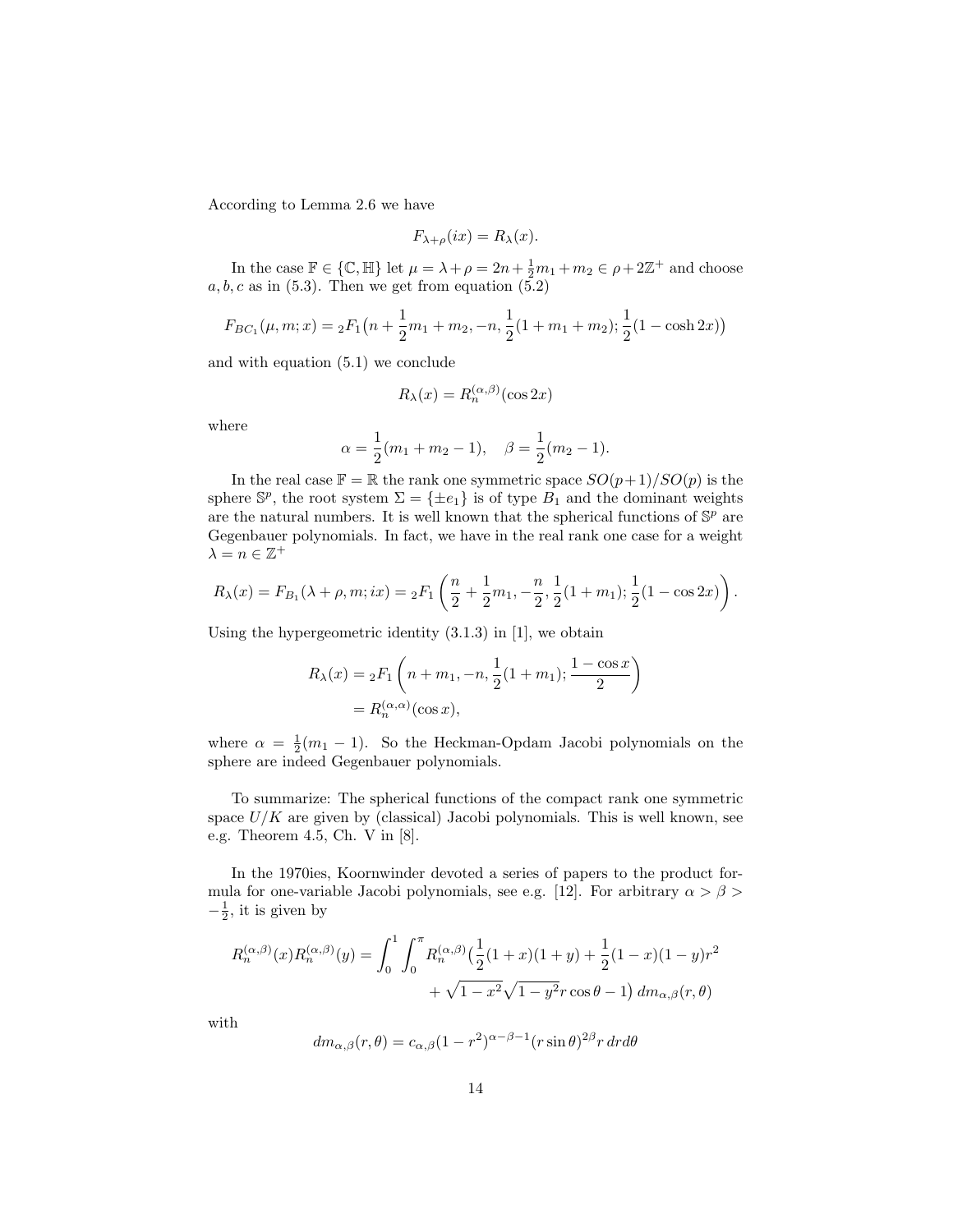and

$$
\frac{1}{c_{\alpha,\beta}} = \int_0^1 \int_0^{\pi} (1 - r^2)^{\alpha - \beta - 1} (r \sin \theta)^{2\beta} r dr d\theta.
$$

Now consider the product formula from Theorem 4.7 in the geometric cases for rank  $q = 1$ . The geometric multiplicities are

$$
m_1 = d(p-1)
$$
 and  $m_2 = d-1$ ,

where  $d = \dim_{\mathbb{R}} \mathbb{F} \in \{1, 2, 4\}$  and  $p \in \mathbb{N}$ ,  $p \geq 2$ . Then we use the identification (5) with parameters

$$
\alpha = \frac{1}{2}(m_1 + m_2 - 1) = \frac{1}{2}dp - 1
$$
 and  $\beta = \frac{1}{2}(m_2 - 1) = \frac{1}{2}d - 1$ .

The domains of integration reduce to  $B_1 = \{w \in \mathbb{F} : |w| < 1\}$  and  $U_0(1) =$  $\{v \in \mathbb{F} : |v| = 1\}_0$ . Furthermore we have

$$
d(x, y, v, w) = \arccos | - w \sin x \sin y + v \cos x \cos y|
$$

and  $\Delta (I - w^*w)^{\mu - \gamma} = (1 - |w|^2)^{\frac{d}{2}(p-1)-1}$ . The  $U_0(1)$ -integral cancels under the coordinate transform  $w' := v^{-1}w$ . Using  $\cos 2x = 2\cos^2 x - 1$  we obtain

$$
R_n^{(\alpha,\beta)}(\cos 2x)R_n^{(\alpha,\beta)}(\cos 2y) =
$$
  

$$
\frac{1}{\kappa_{pd/2}} \int_{B_1} R_n^{(\alpha,\beta)}(2|-z\sin x \sin y + \cos x \cos y|^2 - 1) \cdot (1-|z|^2)^{\frac{d}{2}(p-1)-1} dz.
$$
 (5.4)

Let us sketch the further calculations only in the case  $\mathbb{F} = \mathbb{C}$ . We introduce polar coordinates  $z = re^{i\theta}$  and put  $t := \cos 2x$ ,  $s := \cos 2y$ . Then use the identities  $\sin^2 x = \frac{1}{2}(1-t)$ ,  $\sin x \cos x = \frac{1}{2}$  $\frac{c}{\sqrt{c}}$  $\overline{1-t^2}$  and  $\cos^2 x = \frac{1}{2}(1+t)$ . The constant  $\kappa_{pd/2}$  is given by

$$
\kappa_{pd/2} = 2\pi \int_0^1 (1 - r^2)^{p-2} r \, dr = \frac{\pi}{p-1}.
$$

We conclude from  $(5.4)$  exactly the product formula for Jacobi polynomials with  $\alpha = p - 1$  and  $\beta = 0$ :

$$
R_n^{(p-1,0)}(t)R_n^{(p-1,0)}(s) = \frac{2(p-1)}{\pi} \int_0^1 \int_0^{\pi} R_n^{(p-1,0)}(\frac{1}{2}(1+t)(1+s) + \frac{1}{2}(1-t)(1-s)r^2 + \sqrt{1-t^2}\sqrt{1-s^2}r\cos\theta - 1)(1-r^2)^{p-2}r\,drd\theta.
$$

#### 6 Hypergroup structures on the alcove

In this section we shall see that the product formula of Theorem 4.7 leads to three continuous series (for  $d = 1, 2, 4$ ) of positivity-preserving convolution algebras on the fundamental alcove  $\overline{A_0} = \{t \in \mathbb{R}^q : \frac{\pi}{2} \ge t_1 \ge \ldots \ge t_q \ge 0\}$ , which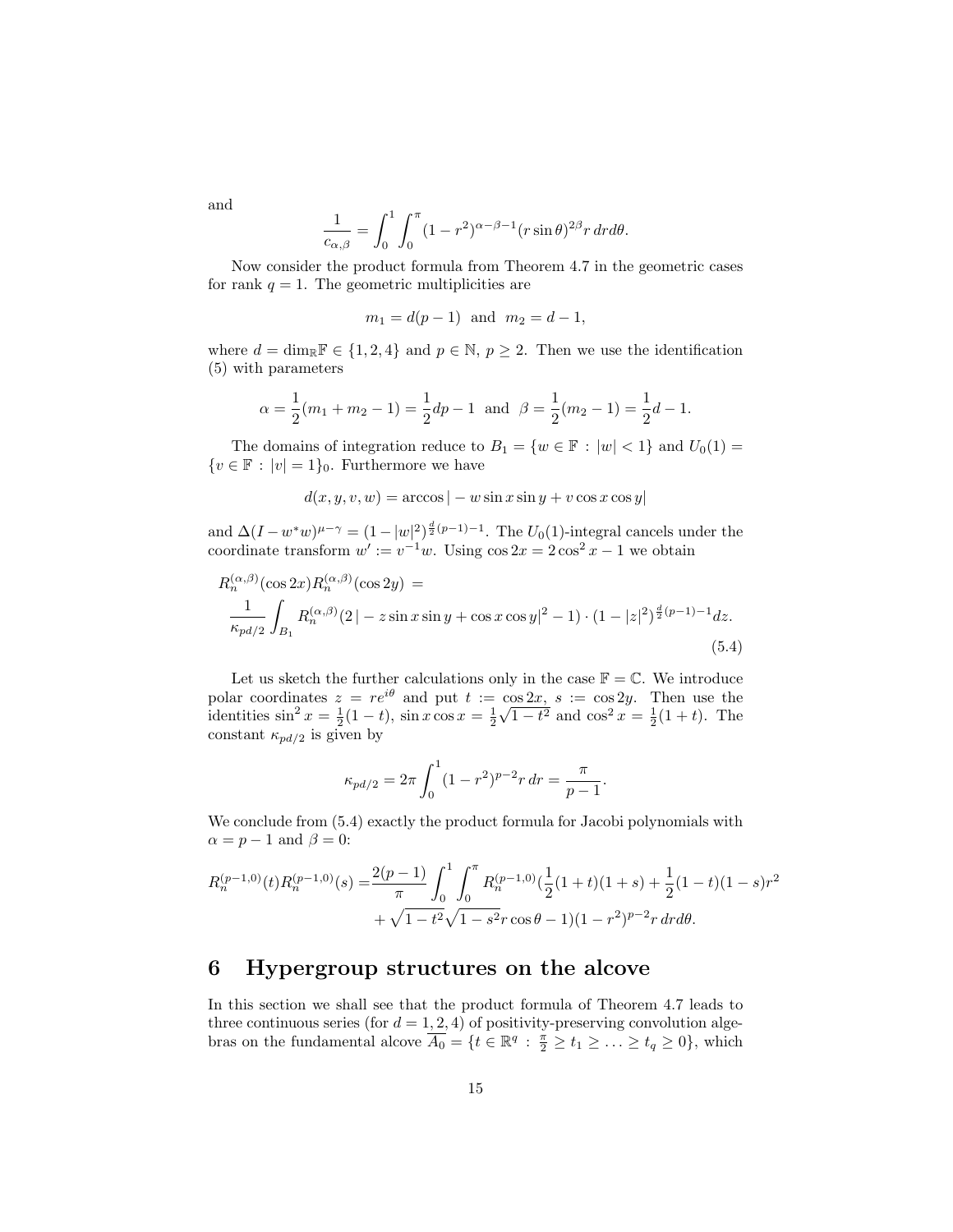are compact commutative hypergroups with normalized Jacobi polynomials as characters. In the geometric cases ( $\mu = pd/2$ ), these hypergroups convolutions are just given by the double coset convolutions on the double coset space  $U//K$ which may be identified with  $\overline{A_0}$  by Theorem 4.2.

To start with, let us briefly recall some basics from hypergroup theory. For a detailed treatment, the reader is referred to [11]. Hypergroups generalize the convolution algebras of locally compact groups, with the convolution product of two point measures  $\delta_x$  and  $\delta_y$  being in general not a point measure again but a probability measure with compact support depending on  $x$  and  $y$ .

**6.1 Definition.** A hypergroup is a locally compact Hausdorff space X with a weakly continuous, associative convolution  $*$  on the space  $M_b(X)$  of regular bounded Borel measures on  $X$ , satisfying the following properties:

- (i) The convolution product  $\delta_x * \delta_y$  of two point measures is a compactly supported probability measure on X, and  $\text{supp}(\delta_x * \delta_y)$  depends continuously on  $x$  and  $y$  with respect to the so-called Michael topology on the space of compact subsets of  $X$  (see [11]).
- (ii) There exists a (necessarily unique) neutral element  $e \in X$  satisfying  $\delta_e * \delta_x = \delta_x * \delta_e = \delta_x$  for all  $x \in X$ .
- (iii) There exists a (necessarily unique) continuous involution  $x \mapsto \overline{x}$  on X such that  $\delta_{\overline{x}} * \delta_{\overline{y}} = (\delta_y * \delta_x)^{-1}$  and  $x = \overline{y} \iff e \in \text{supp}(\delta_x * \delta_y)$ . (Here the measure  $\mu^-$  is given by  $\mu^-(A) = \mu(A)$ .)

The hypergroup is called commutative if the convolution is commutative.

Note that due to weak continuity, the convolution of measures on a hypergroup is uniquely determined by the convolution of point measures.

Every commutative hypergroup  $X$  has a unique (up to a multiplicative factor) Haar measure  $\omega$ , that is a positive Radon measure with the property

$$
\int_X f(x*y)d\omega(y) = \int_X f(y)d\omega(y) \quad (\forall x \in X, f \in C_c(X)),
$$

where we use the notation  $f(x * y) := (\delta_x * \delta_y)(f)$ .

The *dual space* of a hypergroup  $X$  is defined by

$$
\widehat{X} := \{ \varphi \in C_b(X) : \varphi \neq 0, \ \varphi(\overline{x}) = \overline{\varphi(x)} \text{ and } \varphi(x * y) = \varphi(x)\varphi(y) \}.
$$

The elements of  $\widehat{X}$  are called *characters* of X. As in the case of locally compact abelian groups, the dual of a commutative hypergroup is a locally compact Hausdorff space with the topology of locally uniform convergence. In general the dual is not again a hypergroup. In the case of a compact hypergroup  $X$  the dual  $\hat{X}$  is discrete. The Fourier transform on  $L^1(X, \omega)$  is defined by  $f(\varphi) :=$  $\int_X f(x)\varphi(x)d\omega(x)$ . It is injective and there exists a unique positive Radon measure  $\pi$  on  $\widehat{X}$ , called the *Plancherel measure* of  $(X, *)$ , such that  $f \mapsto \widehat{f}$ extends to an isometric isomorphism from  $L^2(X, \omega)$  onto  $L^2(\widehat{X}, \pi)$ .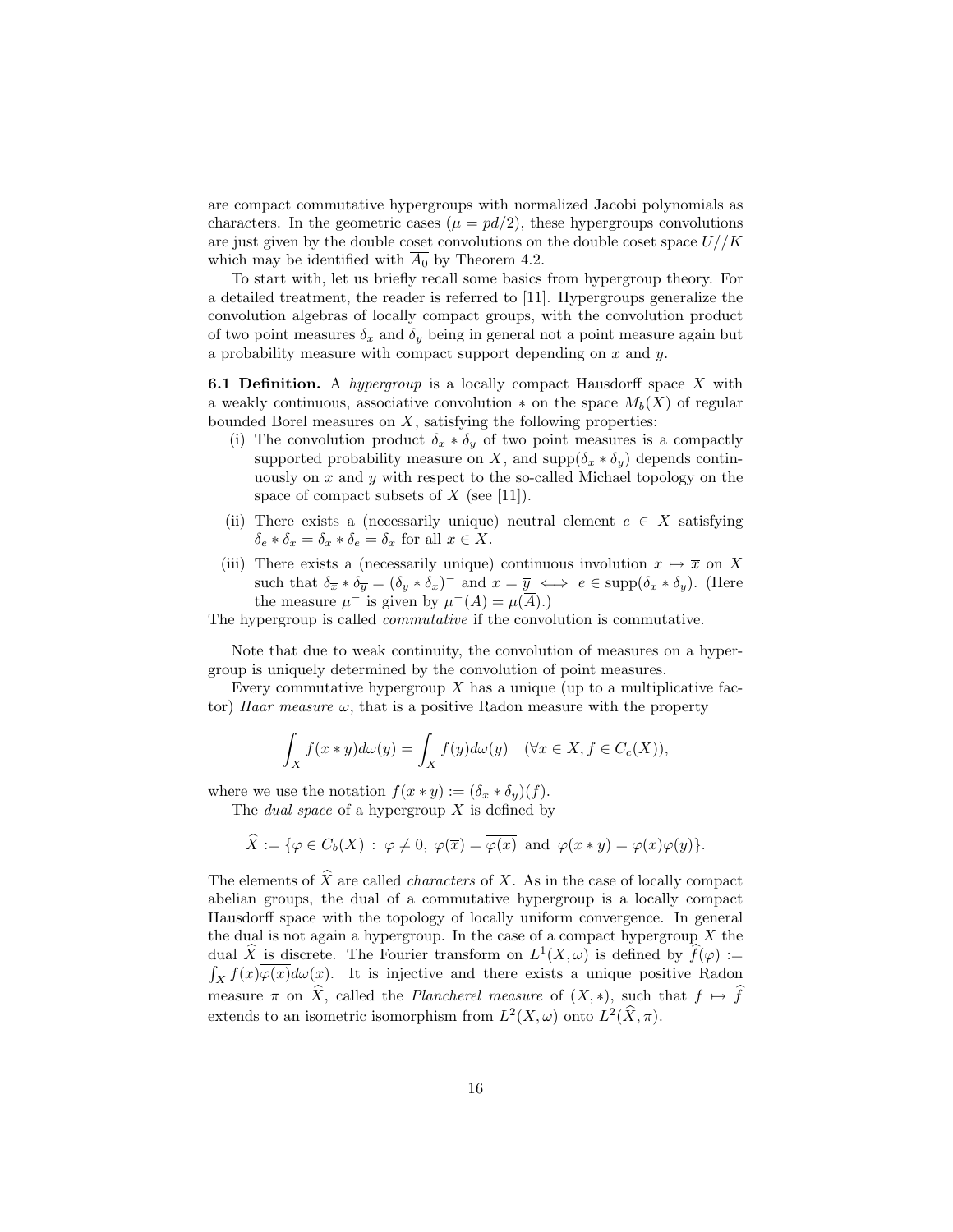#### 6.2 Example. (Double coset hypergroups)

Let G be a locally compact group with compact subgroup  $K$  and denote by  $dk$ the Haar measure on  $K$ . Then there is a natural hypergroup structure on the set of double cosets  $G//K = \{KxK : x \in G\}$  which is given by

$$
\delta_{KxK} * \delta_{KyK} = \int_K \delta_{KxkyK} dk, \quad x, y \in G.
$$

The neutral element is  $K = KeK$  and the involution is given by  $(KxK)^{-}$  $Kx^{-1}K$  (see Theorem 8.2B in [11]). The double coset hypergroup  $(G//K, *)$  is commutative if and only if  $(G, K)$  is a Gelfand pair.

**6.3 Theorem.** Let  $\mu \in \mathbb{C}$  with Re  $\mu > \gamma - 1$ . Then the probability measures

$$
\delta_x *_{\mu} \delta_y(f) :=
$$
  
\n
$$
\frac{1}{\kappa_{\mu}} \int_{B_q} \int_{U_0(q,\mathbb{F})} f\left(\arccos\left(\text{spec}_s(-\sin x w \sin y + \cos x v \cos y)\right)\right) \cdot \Delta(I - w^* w)^{\mu - \gamma} dv dw
$$

for  $x, y \in A_0$  define a commutative hypergroup structure on the compact alcove  $A_0$ . The neutral element is 0 and the involution is the identity mapping.

Note that in the geometric cases  $\mu = pd/2$  the hypergroup on  $\overline{A_0}$  coincides with the double coset hypergroup  $U//K$ .

*Proof.* Commutativity is obvious. For associativity let  $x, y, z \in \overline{A_0}$ . Then

$$
\delta_x *_\mu (\delta_y *_\mu \delta_z)(f) = \frac{1}{\kappa_\mu^2} \int_{B_q \times U_0(q)} \int_{B_q \times U_0(q)} f(D(x, y, z, v, w, v', w')) \cdot \Delta(I - w^*w)^{\mu - \gamma} \Delta(I - (w')^*w')^{\mu - \gamma} dv dw dv' dw' =: I(\mu)
$$

with a certain  $\overline{A_0}$  valued argument D, which is independent of  $\mu$ . The same is true for

$$
(\delta_x *_{\mu} \delta_y) *_{\mu} \delta_z(f) =: I'(\mu)
$$

with a  $\mu$ -independent argument D' instead of D. The integrals  $I(\mu)$  and  $I'(\mu)$ are well defined and holomorphic in  $\{\mu \in \mathbb{C} : \text{Re}\,\mu > \gamma - 1\}$ . The convolution is associative in the geometric cases  $\mu = pd/2$ . Analytic continuation yields associativity for all  $\mu$  with Re  $\mu > \gamma - 1$  as in [17]. Weak continuity of the convolution follows from the continuity of the mapping  $(x, y, v, w) \mapsto f(d(x, y, v, w))$ on  $\overline{A_0}^2 \times B_q \times U_0(q, \mathbb{F})$ . The compact support of  $\delta_x * \delta_y$  is trivial. It is also obvious that 0 is neutral. So only the support continuity with respect to the Michael topology and the fact that the identity mapping is a hypergroup involution remain. As the support of  $\delta_x *_{\mu} \delta_y$  is independent of  $\mu$ , it suffices to verify both statements in the geometric cases  $U//K$ . But these are known to correspond to double coset hypergroups, which immediately implies the support continuity. In the geometric cases, the involution is induced from the mapping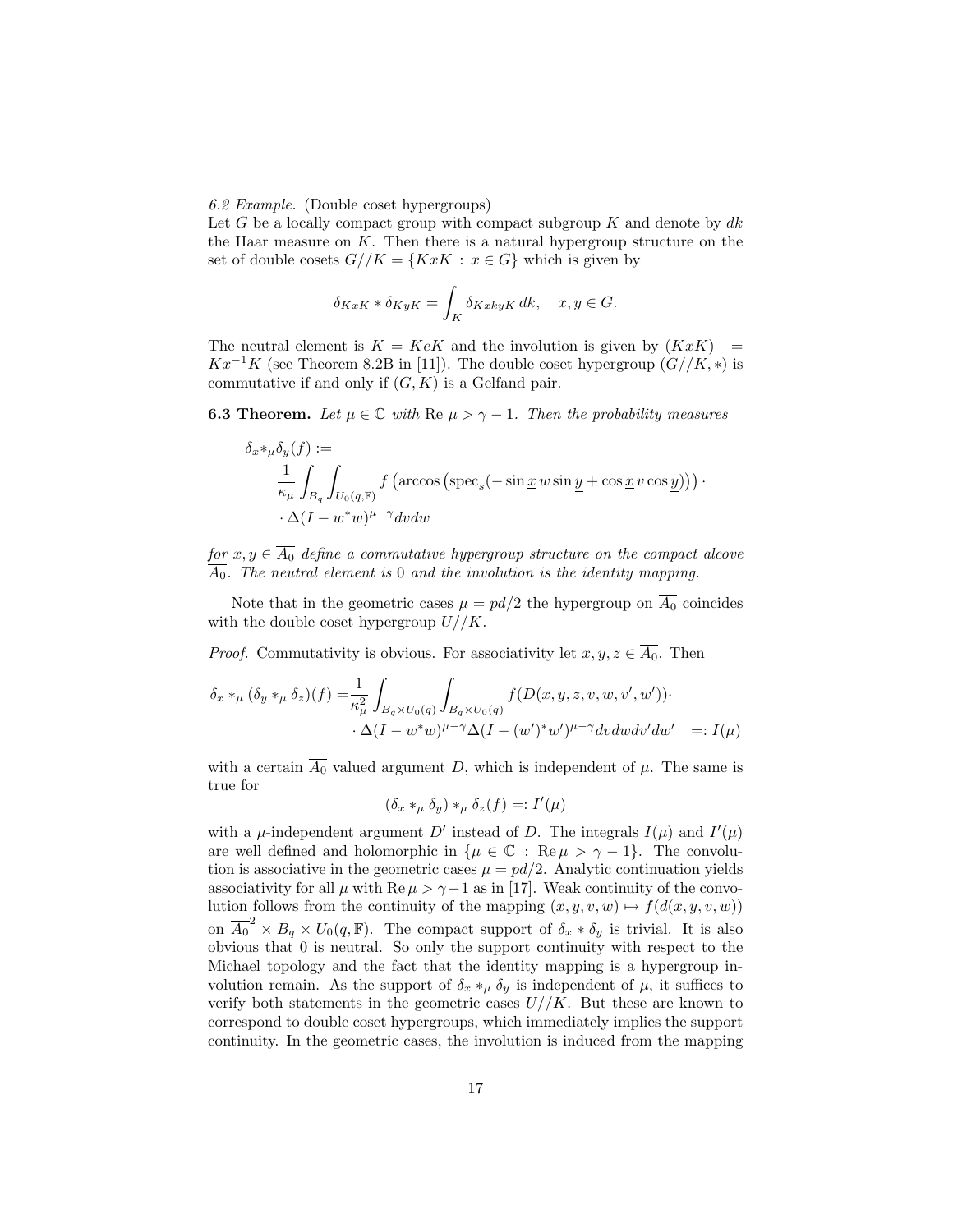$x \mapsto -x$  on  $\mathbb{R}^q \cong \mathfrak{a}$ . A short calculation shows that  $b_{-x} \in Kb_xK$  on  $U//K$  and therefore the involution on  $U//K$  is the identity. In fact,

$$
\begin{pmatrix}\n\cos \underline{x} & i \sin \underline{x} \\
i \sin \underline{x} & \cos \underline{x}\n\end{pmatrix} =
$$
\n
$$
= \begin{pmatrix}\n-I_q & \\
& I_{p-2q,q} \\
& & I_q\n\end{pmatrix} \begin{pmatrix}\n\cos \underline{x} & -i \sin \underline{x} \\
-i \sin \underline{x} & \cos \underline{x}\n\end{pmatrix} \begin{pmatrix}\n-I_q & \\
& I_{p-2q,q} \\
& & I_q\n\end{pmatrix}
$$

where  $I_{n,m} = \text{diag}(1,\ldots,1,-1,\ldots,-1)$  denotes the diagonal matrix with the first *n* entries equal to 1 and the last m entries equal to  $-1$ . Then  $\ell = I$ 

$$
\det\begin{pmatrix} -I_q & & \\ & I_{p-2q,q} \end{pmatrix} = 1. \square
$$

**6.4 Proposition.** The support of  $\delta_x *_{\mu} \delta_y$  satisfies

$$
\operatorname{supp}(\delta_x *_\mu \delta_y) \subseteq \{ z \in \overline{A_0} : ||z||_{\infty} \le ||x||_{\infty} + ||y||_{\infty} \}
$$

where  $\|\cdot\|_{\infty}$  is the maximum norm in  $\mathbb{R}^{q}$ .

*Proof.* For a matrix  $A \in M_q(\mathbb{F})$  we denote by

$$
\sqrt{\text{spec}(A^*A)} = \text{spec}_s(A) = \{\sigma_i(A) : i = 1, \dots, q\}
$$

the singular values of A, decreasingly ordered by size:  $\sigma_1(A) \geq \ldots \geq \sigma_q(A) \geq 0$ . Write  $||A|| = ||\text{spec}_s(A)||_{\infty} = \sigma_1(A)$  for the spectral norm of A. Recall the following estimates from Theorem 3.3.16 in [9]:

$$
|\sigma_q(A+B) - \sigma_q(A)| \le \sigma_1(B)
$$
\n(6.1)

$$
\sigma_q(AB) \le \sigma_q(A)\sigma_1(B) \tag{6.2}
$$

These estimates are only given for  $\mathbb{F} = \mathbb{R}, \mathbb{C}$  but in the case of a quaternionic matrix  $A \in M_q(\mathbb{H})$  we simply consider the corresponding complex matrix  $\chi_A \in$  $M_{2q}(\mathbb{C})$ , namely

$$
\chi_A = \begin{pmatrix} A_1 & A_2 \\ -A_2 & A_1 \end{pmatrix}
$$

where  $A_1, A_2$  are complex  $q \times q$ -matrices such that  $A = A_1 + A_2 j$ . The map  $M_q(\mathbb{H}) \to M_{2q}(\mathbb{C}), A \mapsto \chi_A$  is a homomorphism and  $\chi_{A^*} = (\chi_A)^*$ . Moreover,  $spec_s(A) = spec_s(\chi_A)$  where in the second set each singular value appears twice (see [21] for a survey about quaternionic matrices).

Let  $\xi := \cos \underline{x} v \cos \underline{y} - \sin \underline{x} w \sin \underline{y}$ . By (6.1),

$$
\sigma_q(\xi) \ge \sigma_q(\cos \underline{x} \, v \, \cos \underline{y}) - \sigma_1(\sin \underline{x} \, w \, \sin \underline{y}).
$$

Since  $\sin x$  is increasing on  $[0, \pi/2]$  we get (using submultiplicativity)

$$
\sigma_1(\sin \underline{x} w \sin \underline{y}) = \|\sin \underline{x} w \sin \underline{y}\| \le \|\sin \underline{x}\| \|\sin \underline{y}\| = \sin \|x\|_{\infty} \sin \|y\|_{\infty}.
$$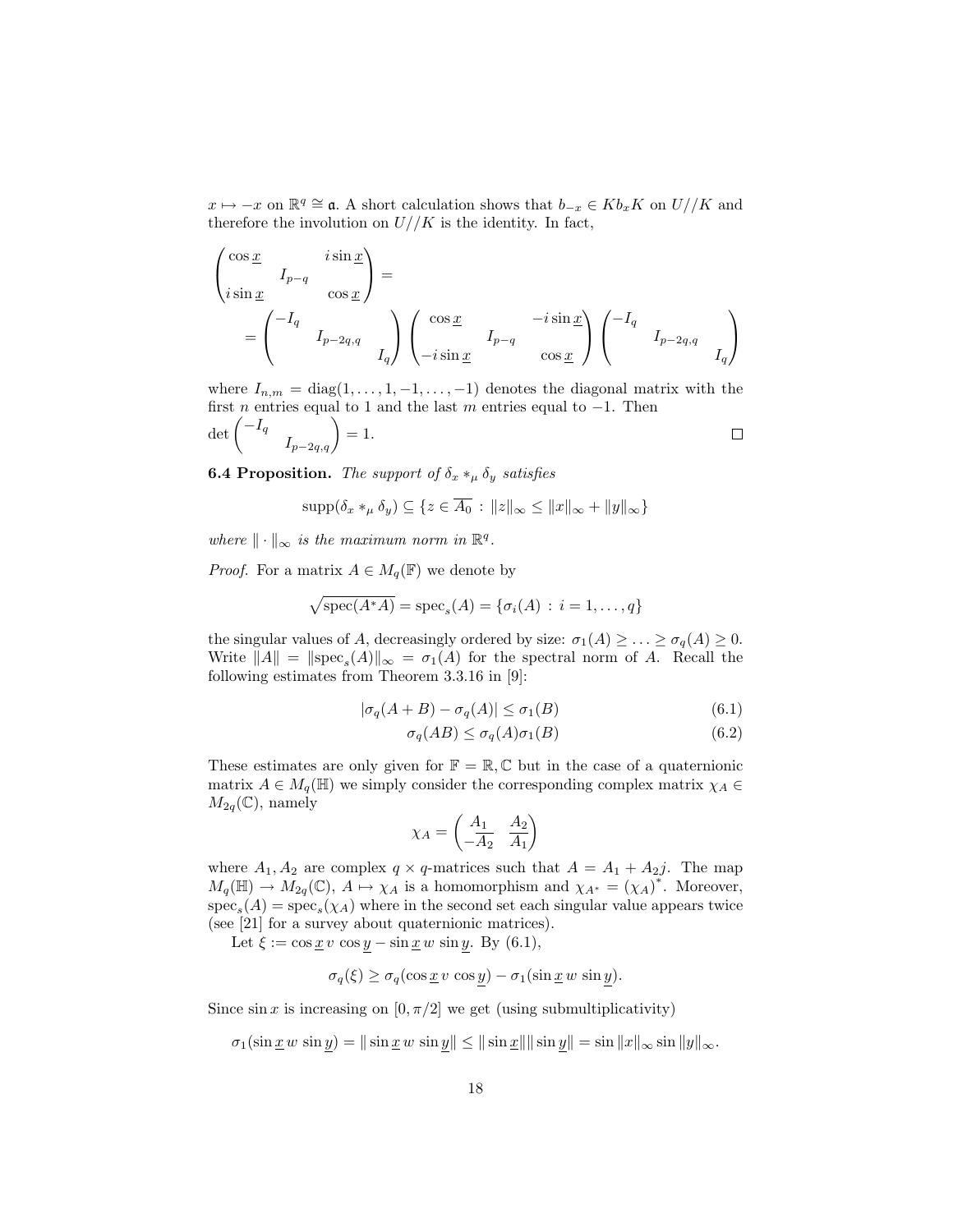On the other hand, if  $y_i \neq 0$  for all i, then by (6.2)

$$
\sigma_q(\cos\underline{x}\,v\,\cos\underline{y})\geq\,\frac{\sigma_q(\cos\underline{x}\,v)}{\sigma_1\left((\cos\underline{y})^{-1}\right)}\geq\cos\|x\|_\infty\cos\|y\|_\infty.
$$

Therefore

$$
\sigma_q(\xi) \ge \cos \|x\|_{\infty} \cos \|y\|_{\infty} - \sin \|x\|_{\infty} \sin \|y\|_{\infty} = \cos(\|x\|_{\infty} + \|y\|_{\infty})
$$

This implies the claim, because arccos is decreasing. If  $y_i = 0$  for some i, the estimate remains by continuity since the eigenvalues of a matrix depend continuously upon its entries; see e.g. [9], p. 396.)

 $\Box$ 

 $\Box$ 

Because of Theorem 4.7 the Jacobi polynomials  $R_{\lambda}$  are multiplicative,

$$
R_{\lambda}(x)R_{\lambda}(y) = R_{\lambda}(x *_{\mu} y).
$$

**6.5 Lemma.** Assume that the Weyl group W contains the reflection  $\sigma : x \mapsto$  $-x$ . Then the Jacobi polynomials  $R_{\lambda}$  are real-valued on  $\mathbb{R}^{q}$ . In particular, this holds for the root systems  $B_q$ ,  $C_q$  and  $BC_q$ .

*Proof.* The polynomial  $R_{\lambda}$  is a linear combination of the orbit sums  $M_{\mu}$ , where

$$
M_{\mu} = \sum_{\gamma \in W.\mu} e^{i\gamma}
$$

.

Since  $\sigma \in W$  we sum up  $e^{i\gamma_1} + e^{-i\gamma_1} + \dots$  This is real-valued.

Therefore the  $R_{\lambda}$ ,  $\lambda \in \Lambda^+$  are characters of the hypergroup  $(\overline{A_0}, *)$ . In fact they are all:

**6.6 Proposition.** (a) The Haar measure of the hypergroup  $(\overline{A_0}, *_{\mu})$  is given by

$$
d\omega(x) = w_m(x)dx = \prod_{\alpha \in \Sigma^+} \left| e^{i\langle \alpha, x \rangle} - e^{-i\langle \alpha, x \rangle} \right|^{m_\alpha} dx.
$$

(b) The dual space is  $(\overline{A_0}, *_{\mu})^{\wedge} = \{R_{\lambda} : \lambda \in \Lambda^+\}.$ 

*Proof.* (a) For a Jacobi polynomial  $R_{\lambda}$  with  $\lambda \neq 0$  we have  $\int_{\overline{A_0}} R_{\lambda} d\omega = 0$  since  $R_{\lambda}$  is orthogonal to  $R_0 = 1$  with respect to  $\langle \cdot, \cdot \rangle_m$ . For  $z \in \overline{A_0}$  consider the generalized translation

$$
(\tau_z f)(x) := f(z *_{\mu} x) = \int_{\overline{A_0}} f(y) d(\delta_z *_{\mu} \delta_x)(y).
$$

In view of (6), we obtain

$$
\int_{\overline{A_0}} (\tau_z R_\lambda)(x) d\omega(x) = \int_{\overline{A_0}} R_\lambda(z *_\mu x) d\omega(x) = R_\lambda(z) \int_{\overline{A_0}} R_\lambda(x) d\omega(x) = 0.
$$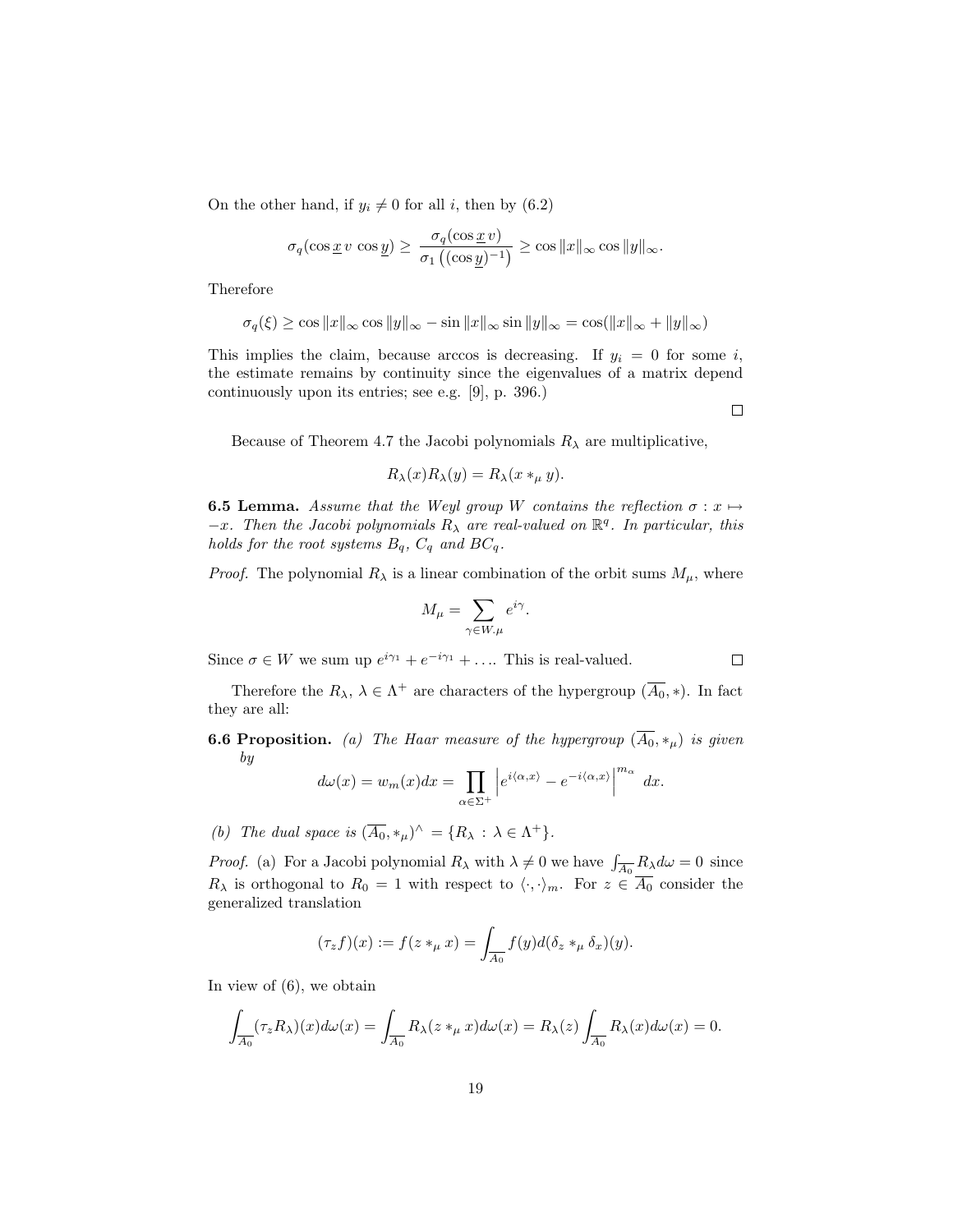By linearity, the above equation holds for all W-invariant trigonometric polynomials. Note that  $\mathcal{T}^W$  is dense in  $C(\overline{A_0})$  with respect to the norm  $\|\cdot\|_{\infty}$ (Stone-Weierstrass). Now the assertion follows from the  $\|\cdot\|_{\infty}$ -continuity of the generalized translation (see Lemma 3.3B in [11]).

(b) We already know that the  $R_{\lambda}$  are characters of our hypergroup. In general, the characters of a compact hypergroup  $X$  form an orthogonal basis of  $L^2(X, d\omega)$  (The proof is the same as in the case of a compact group and uses the Plancherel Theorem. See Theorem 3.5 in [5]). The Jacobi polynomials form already an orthogonal basis of  $L^2(\overline{A_0})$ . So there are no additional characters.

6.7 Remark. For a general commutative hypergroup  $X$  the set of bounded semicharacters

$$
\chi_b(X) := \{ \varphi \in C_b(X) : \varphi \neq 0 \text{ and } \varphi(x * y) = \varphi(x)\varphi(y) \}.
$$

may not coincide with the dual  $\hat{X}$ . However, in the case of a compact commutative hypergroup  $X$  (or more general a commutative hypergroup of subexponential growth), one has  $\hat{X} = \chi_b(X)$ ; see Theorem 2.5.12 in [2]. But Lemma 6.5 is much simpler and of some interest on its own.

We identify the dual of our hypergroup with the set of dominant weights via the mapping  $(\overline{A_0})^{\wedge} \to \Lambda^+, R_{\lambda} \mapsto \lambda$ .

**6.8 Proposition.** The Plancherel measure of the hypergroup  $(\overline{A_0}, *_{\mu})$  is the  $\emph{following measure on }\Lambda^{+}\emph{:}$ 

$$
\pi = \sum_{\nu \in \Lambda^+} r_{\nu} \delta_{\nu},
$$

where  $\delta_{\nu}$  denotes the point measure in  $\nu \in \Lambda^+$ .

*Proof.* The set  $\{r^{1/2}_{\lambda}R_{\nu} : \nu \in \Lambda^+\}$  is an orthonormal basis of  $L^2(\overline{A_0}, \omega)$ . Thus for  $f \in L^2(\overline{A_0}, \omega)$  we obtain

$$
\int_{\overline{A_0}} |f|^2 d\omega = \sum_{\nu \in \Lambda^+} r_{\nu} | \langle f, R_{\nu} \rangle |^2 = \sum_{\nu \in \Lambda^+} r_{\nu} |\widehat{f}(\nu)|^2 = \int_{\Lambda^+} |\widehat{f}|^2 d\pi.
$$

 $\Box$ 

#### References

- [1] G. Andrews, R. Askey and R. Roy, Special functions, Cambridge, 1999.
- [2] W. Bloom and H. Heyer, Harmonic Analysis of Probability Measures on Hypergroups, de Gruyter Stud. Math., vol 20, de Gruyter, 1995.
- [3] T. Branson, G. Olafsson, and A. Pasquale, *The Paley-Wiener Theorem* and the Local Huygens' Principle for Compact Symmetric Spaces, Indag. Math 16 (2005), 393-428.